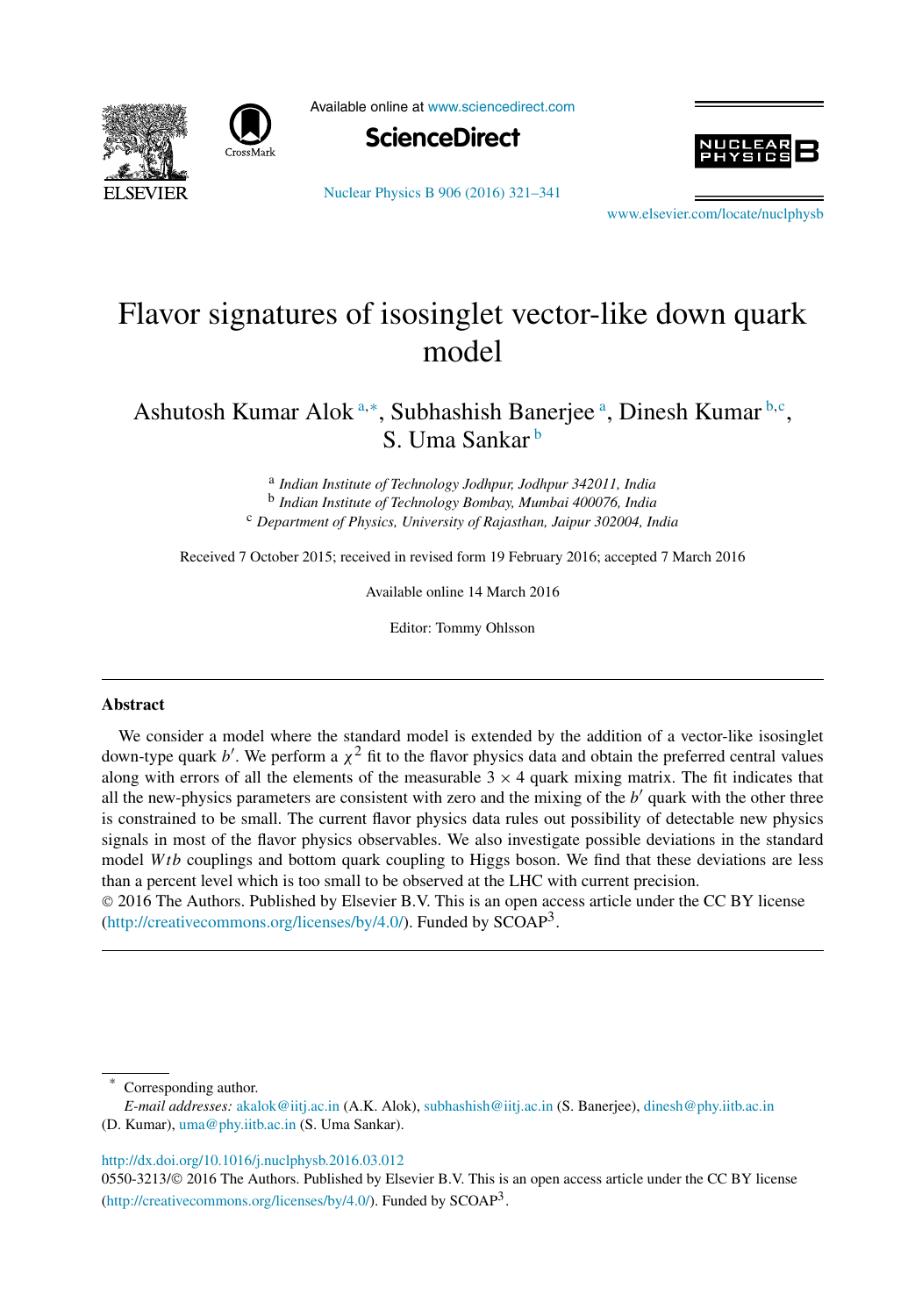### **1. Introduction**

The standard model (SM) consists of three generations of quarks, with two quarks in each generation. However, there is no *a priori* reason for the number of quarks to be restricted to six. It may be possible to have heavier quarks whose effects have not been detected yet. The minimal extension of the SM in this direction can be obtained by adding a vector-like isosinglet quark, either up-type or down-type, to the SM particle spectrum  $[1–15]$ . Such exotic fermions can appear in  $E_6$  grand unified theories as well in models with large extra dimensions. Since these quarks are vector-like, they do not lead to chiral anomalies. Here we consider the extension of SM by adding an isosinglet vector-like down-type quark  $b'$ .

As of now there are no direct evidences of exotic quarks. The additional chiral quarks, such as perturbative SM with fourth generation are excluded at the level of  $5\sigma$  by the recent LHC data on Higgs searches, when combined with electroweak precision data and direct searches at the LHC [16]. As vector like fermions do not receive their mass from a Higgs doublet, they are still allowed by the existing experimental data and hence keep us interested.

The ordinary quarks with charge  $\left(\frac{-1}{3}\right)$  mix with the b'. Because the  $b'_{L}$  has a different  $I_{3L}$ from  $d_L$ ,  $s_L$  and  $b_L$ , Z-mediated flavor changing neutral current (ZFCNC) appears at the tree level in the left-handed sector. Thus the quark level transitions such as  $b \rightarrow s$ ,  $b \rightarrow d$ ,  $s \rightarrow d$  can occur at the tree level. The addition of a  $b'$  quark to the SM leads to a quark mixing matrix which is the 3  $\times$  4 upper submatrix of a 4  $\times$  4 quark-mixing matrix CKM4, which is an extension of the Cabibbo–Kobayashi–Maskawa (CKM) quark-mixing matrix in the SM. This model thus provides a self-consistent framework to study deviations of  $3 \times 3$  unitarity of the CKM matrix as well as flavor changing neutral currents at tree level.

Not all the elements of the CKM matrix are measured directly; the values of the elements  $V_{tq}$  $(q = d, s, b)$  are determined from decays involving loops and by using the unitarity of the  $3 \times 3$ CKM matrix. Hence one expects that due to the non-unitarity of the quark mixing matrix in the ZFCNC model, sizable departures from the SM predictions may be possible. In this paper, we explore the possibility of such deviations by performing a fit to current flavor physics data.

The addition of isosinglet down-type quark  $b'$  modifies the couplings of SM bottom quark with  $W$ ,  $Z$  and Higgs boson. The deviations, if measured, can provide indirect evidence of vector quarks. In this work we study such possible deviations and provide an upper bound on them.

The quark mixing matrix in the SM, which is  $3 \times 3$  unitary matrix, is parametrized by three angles,  $\theta_{12}$ ,  $\theta_{13}$ , and  $\theta_{23}$  and the *CP*-violating phase  $\delta_{13}$ . The parametrization of 4  $\times$  4 unitary quark-mixing matrix requires three additional angles  $\theta_{14}$ ,  $\theta_{24}$ , and  $\theta_{34}$  and two additional *CP*-violating phases  $\delta_{14}$  and  $\delta_{24}$ . In our analysis we use an exact parametrization of the CKM4 matrix [17–19]:

$$
V_{CKM4} = \n\begin{pmatrix}\nc_{12}c_{13}c_{14} & c_{13}c_{14512} & c_{14513}e^{-i\delta_{13}} & s_{14}e^{-i\delta_{14}} \\
-c_{23}c_{24}s_{12} - c_{12}c_{24}s_{13}s_{23}e^{i\delta_{13}} & c_{12}c_{23}c_{24} - c_{24}s_{12}s_{13}s_{23}e^{i\delta_{13}} & c_{13}c_{24}s_{23} & c_{14}s_{24}e^{-i\delta_{24}} \\
-c_{12}c_{13}s_{14}s_{24}e^{i(\delta_{14}-\delta_{24})} & -c_{13}s_{12}s_{14}s_{24}e^{i(\delta_{14}-\delta_{24})} & -s_{13}s_{14}s_{24}e^{-i(\delta_{13}+\delta_{24}-\delta_{14})} & c_{14}c_{24}s_{24} \\
-c_{12}c_{13}c_{24}s_{14}s_{34}e^{i\delta_{14}} & -c_{12}c_{23}s_{24}s_{14}s_{24}e^{i\delta_{14}} & -c_{12}c_{23}s_{24}s_{14}s_{24}e^{-i(\delta_{13}+\delta_{24}-\delta_{14})} & c_{14}c_{24}s_{34} \\
+c_{23}s_{12}s_{24}s_{34}e^{i\delta_{14}} & -c_{12}c_{23}s_{24}s_{34}e^{i\delta_{14}} & -c_{13}c_{24}s_{12}s_{14}s_{34}e^{i\delta_{14}} & -c_{24}s_{13}s_{14}s_{34}e^{i(\delta_{14}-\delta_{13})} \\
+c_{12}s_{13}s_{23}s_{24}s_{34}e^{i\delta_{14}} & -c_{12}c_{23}c_{34}s_{24}e^{i\delta_{14}} & -c_{12}c_{23}s_{34}s_{44}e^{i(\delta_{14}-\delta_{13})} & c_{14}c_{24}s_{34} \\
+c_{12}s_{13}s_{23}s_{24}s_{14}e^{i\delta_{14}} & -c_{
$$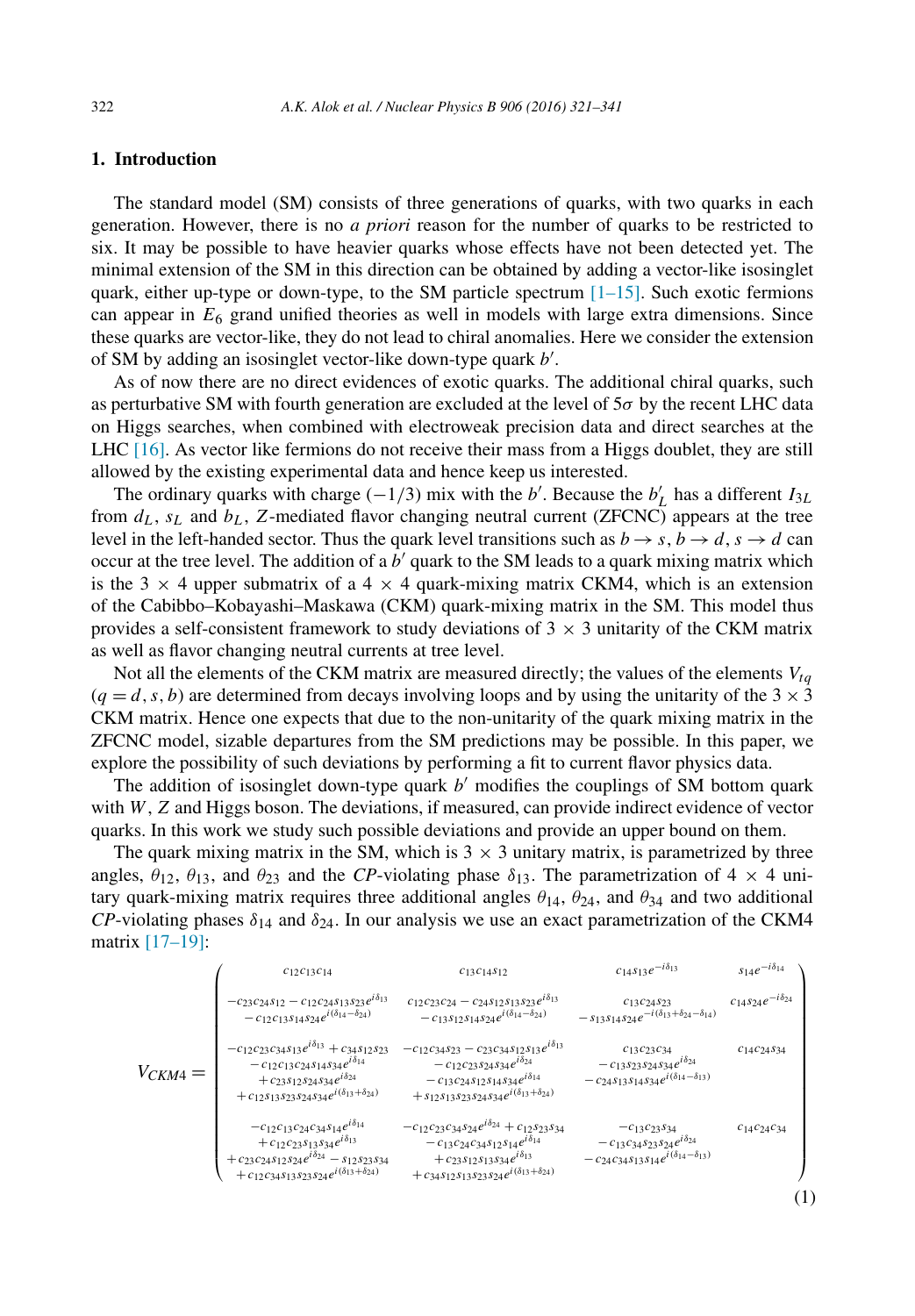with  $s_{ij} = \sin \theta_{ij}$  and  $c_{ij} = \cos \theta_{ij}$ . Thus all the elements of the measurable 3 × 4 sub-matrix of CKM4 are expressed in terms of the nine CKM4 parameters. All the flavor observables, in turn, can be written in terms of these measurable CKM4 elements.

In this work, we consider the following flavor observables:

- 1. The six directly measured magnitudes of the CKM matrix elements,
- 2. indirect and direct *CP* violation in  $K_L \rightarrow \pi \pi$ ,
- 3. the branching ratio of  $K^+ \to \pi^+ \nu \bar{\nu}$  and  $K_L \to \mu^+ \mu^-$ ,
- 4. various observables in  $Z \rightarrow b\bar{b}$  decay,
- 5.  $B_s^0$ - $\bar{B}_s^0$  and  $B_d^0$ - $\bar{B}_d^0$  mixing,
- 6. the time-dependent indirect *CP* asymmetries in  $B_d^0 \rightarrow J/\psi K_S$  and  $B_s^0 \rightarrow J/\psi \phi$ ,
- 7. the measurement of the angle γ of the unitarity triangle from *tree-level decays*,
- 8. the branching ratio of the inclusive decay  $B \to X_s l^+ l^-$  and of the exclusive decay  $B \to \infty$  $K\mu^+\mu^-,$
- 9. many observables in  $B \to K^* \mu^+ \mu^-$ ,
- 10. the branching ratio of  $B^+ \to \pi^+ \mu^+ \mu^-$ ,  $t^+ \to \pi$
- 11. the branching ratios of  $B_s^0 \to \mu^+ \mu^-$ ,  $B_d^0 \to \mu^+ \mu^-$  and  $B^+ \to \tau^+ \nu_{\tau}$ ,
- 12. the like-sign dimuon charge asymmetry  $A_{SL}^b$ ,
- 13. the oblique parameters  $S, U$  and  $T$ , and
- 14.  $D-D$  mixing.

We compare the measured values of the above quantities to the theoretical expressions for them in the standard CKM and do a  $\chi^2$  fit to obtain the SM CKM parameters. Then we redo the fit, using the corresponding theoretical expressions in the isosinglet vector-like down-type quark model and obtain values for the SM CKM parameters as well as the new physics magnitudes  $\theta_{14}$ ,  $\theta_{24}$  and  $\theta_{34}$  and the new physics phases  $\delta_{14}$  and  $\delta_{24}$ .

We then turn on to predict observables that are expected to be affected by the  $b'$  quark, while still being consistent with the above measurements. We examine following observables: (i) the branching fraction of  $K_L \to \pi^0 \nu \bar{\nu}$ , (ii) the branching fraction of  $B \to X_s \nu \bar{\nu}$ , (iii) direct *CP* asymmetry in  $B \to (K, K^*) \mu^+ \mu^-$ , and (iv) deviations in the standard model Wtb couplings and bottom quark coupling to Higgs boson.

The paper is organized as follows. In Sec. 2, we define the model, list the input values of various quantities used in the fit and discuss the definitions of  $\chi^2$  for each individual observable. The results of the fit are presented in Sec. 3. Using the results of the fit, the predictions for several observables, which are to be measured, are given in Sec. 4. We conclude in Sec. 5 with a discussion of the results.

#### **2. Flavor changing couplings of** Z **boson to down-type quarks**

In SM the quark content is represented by:

$$
\begin{pmatrix} u_L \\ d_L \end{pmatrix}, u_R, d_R; \begin{pmatrix} c_L \\ s_L \end{pmatrix}, c_R, s_R; \begin{pmatrix} t_L \\ b_L \end{pmatrix}, t_R, b_R. \tag{2}
$$

The left handed quarks are represented as doublets and the right handed quarks are represented as singlets under  $SU(2)_L$ . Here we extend the quark sector by adding an  $SU(2)$  singlet vector-like quark of charge  $(-1/3)$ , labeled b'. The mixing of this quark with the SM quarks of charge  $(-1/3)$  leads to a different structure for the CKM matrix. The 3 × 3 mixing matrix connecting the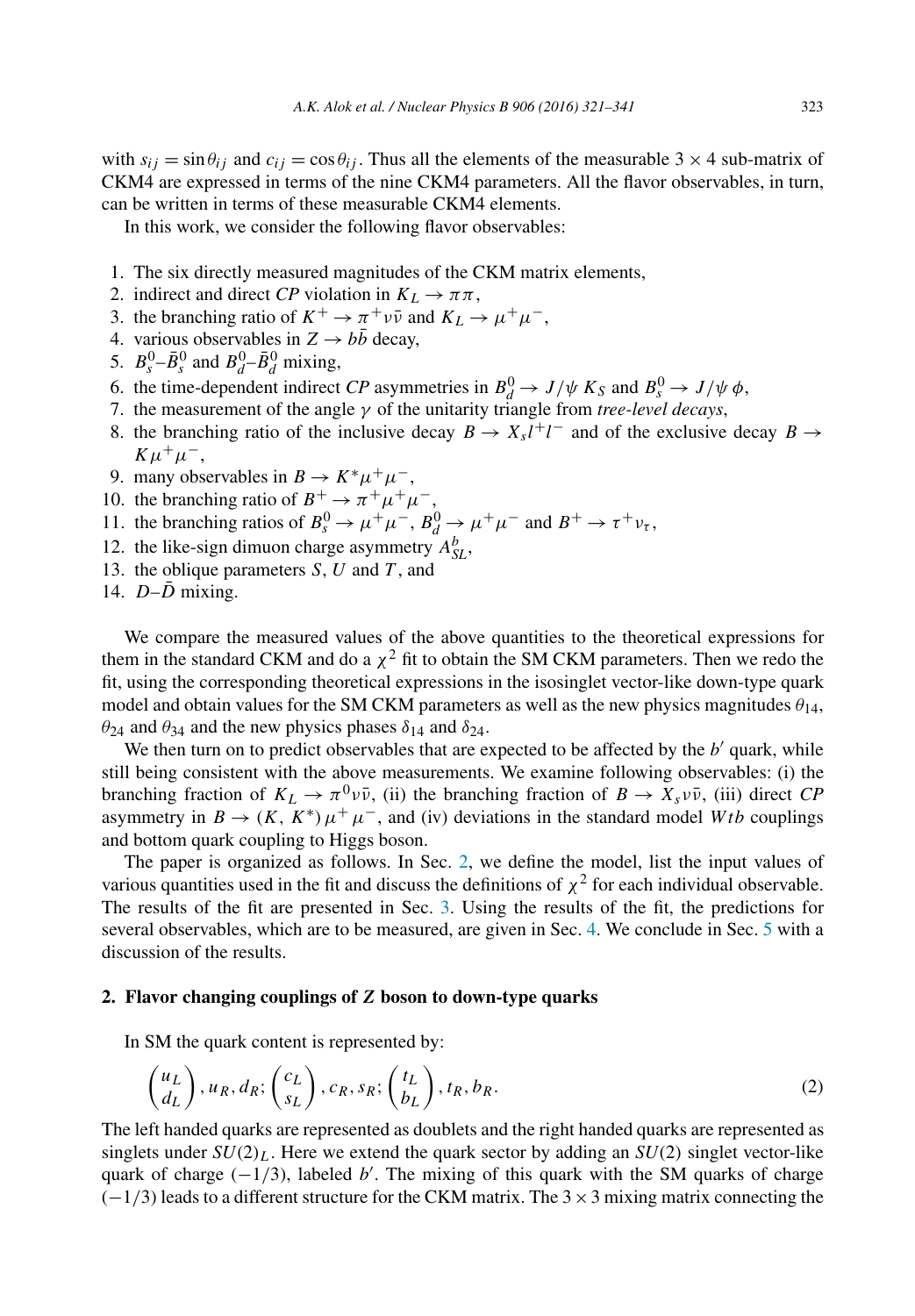Table 1

Experimental values of flavor-physics observables used as constraints. For  $V_{ub}$  we use the weighted average from the inclusive and exclusive semileptonic decays,  $V_{\mu b}^{\mu c} = (44.1 \pm 3.1) \times 10^{-4}$  and  $V_{\mu b}^{\text{exc}} = (32.3 \pm 3.1) \times 10^{-4}$ . When not explicitly stated, the inputs are taken from the Particle Data Group [30]. The asymmetric experimental errors are symmetrized by taking the largest side error. Also, wherever there is more than one source of uncertainty, the total error is obtained by adding them in quadrature.

| $ V_{ud}  = 0.97425 \pm 0.00022$                       | $\mathcal{B}(B \to X_s \ell^+ \ell^-)_{\text{low}} = (1.60 \pm 0.48) \times 10^{-6}$ [22]                              |
|--------------------------------------------------------|------------------------------------------------------------------------------------------------------------------------|
| $ V_{us}  = 0.2252 \pm 0.0009$                         | $\mathcal{B}(B \to X_s \ell^+ \ell^-)_{\text{high}} = (0.57 \pm 0.16) \times 10^{-6}$ [22]                             |
| $ V_{cd}  = 0.230 \pm 0.011$                           | $10^9 \text{ GeV}^2 \times \left(\frac{d\mathcal{B}}{da^2}\right)(B \to K\mu^+\mu^-)_{\text{low}} = 18.7 \pm 3.6$ [23] |
| $ V_{cs}  = 1.006 \pm 0.023$                           | $10^9 \text{ GeV}^2 \times \langle \frac{dB}{da^2} \rangle (B \to K \mu^+ \mu^-)_{\text{high}} = 9.5 \pm 1.7$ [23]     |
| $ V_{uh}  = 0.00382 \pm 0.00021$                       | $\mathcal{B}(B^+ \to \pi^+ \mu^+ \mu^-) = (2.60 \pm 0.61) \times 10^{-8}$ [24]                                         |
| $ V_{ch}  = (40.9 \pm 1.0) \times 10^{-3}$             | $\mathcal{B}(K^+ \to \pi^+ \nu \bar{\nu}) = (1.7 \pm 1.1) \times 10^{-10}$                                             |
| $v = (68.0 \pm 11.0)^{\circ}$                          | $B(K_I \rightarrow \mu^+ \mu^-)$ < 2.5 × 10 <sup>-9</sup> [25]                                                         |
| $ \epsilon_F  \times 10^3 = 2.228 \pm 0.011$           | $\mathcal{B}(B_s \to \mu^+ \mu^-) = (2.9 \pm 0.7) \times 10^{-9}$ [26–28]                                              |
| $\epsilon'/\epsilon = (16.6 \pm 2.3) \times 10^{-4}$   | $\mathcal{B}(B_d \to \mu^+ \mu^-) = (3.9 \pm 1.6) \times 10^{-10}$ [26-28]                                             |
| $\Delta M_d = (0.507 \pm 0.004)$ ps <sup>-1</sup> [20] | $\mathcal{B}(B \to \tau \bar{\nu}) = (1.14 \pm 0.22) \times 10^{-4}$ [20]                                              |
| $\Delta M_s = (17.72 \pm 0.04) \text{ ps}^{-1}$ [20]   | $A_{sl}^{b} = (-4.96 \pm 1.69) \times 10^{-3}$ [29]                                                                    |
| $S_{J/\psi \phi} = 0.00 \pm 0.07$ [20]                 | $S = 0.05 \pm 0.10$                                                                                                    |
| $S_{J/\psi K_S} = 0.68 \pm 0.02$ [20]                  | $U = -0.03 \pm 0.10$                                                                                                   |
| $R_h = 0.21629 \pm 0.00066$ [21]                       | $T = 0.01 \pm 0.12$                                                                                                    |
| $A_k^{FB} = 0.0992 \pm 0.0016$ [21]                    |                                                                                                                        |
| $A_h = 0.923 \pm 0.020$ [21]                           |                                                                                                                        |
| $R_c = 0.1721 \pm 0.003$ [21]                          |                                                                                                                        |

charge (2/3) quarks to the charge  $(-1/3)$  quarks of the SM is no longer unitary, but is a submatrix of a  $4 \times 4$  unitary matrix. Without loss of generality, we can choose the interaction and mass eigenbases of charge  $(2/3)$  quarks to be the same. Hence the up-type mass matrix is diagonal and real. The mass matrix of the charge  $(-1/3)$  quarks, in the interaction eigenbasis, is a general  $4 \times 4$  complex matrix M, which is put in a diagonal form by a bi-unitary transformation of the form  $M_{dia} = V_L^{\dagger} M V_R$ . The unitary matrix  $V_L$  appears in the charged current interactions, when they are rewritten in the quark mass eigenbases. The first three rows of  $V_L \equiv V$  are measurable in principle and the top  $3 \times 3$  sub-block is no longer unitary. This leads the flavor changing couplings of the Z boson to the down-type quarks, which are given by

$$
\mathcal{L}_{FCNC}^Z = -\frac{g}{2\cos\theta_W} U_{jk} \bar{d}_{jL} \gamma^\mu d_{kL} Z_\mu.
$$
\n(3)

 $U_{ik}$  are defined in terms of the first three elements of the fourth row of  $V_L$  as  $U_{ds} =$  $-V_{4d}^* V_{4s}$ ,  $U_{sb} = -V_{4s}^* V_{4b}$  and  $U_{db} = -V_{4d}^* V_{4b}$ .

The current experimental values for the 72 flavor physics observables enumerated in the introduction are listed in Tables 1 and 2. The theoretical expressions for these observables require additional inputs in the form of decay constants, bag parameters, QCD corrections and other parameters. These are listed in Table 3.

For the fit, we define the total  $\chi^2$  function as

$$
\chi_{\text{total}}^{2} = \chi_{\text{CKM}}^{2} + \chi_{|\epsilon_{K}|}^{2} + \chi_{\epsilon'/\epsilon}^{2} + \chi_{K \to \pi^{+}\nu\bar{\nu}}^{2} + \chi_{K_{L} \to \mu^{+}\mu^{-}}^{2} + \chi_{Z \to b\bar{b}}^{2} + \chi_{B_{d}}^{2} + \chi_{B_{g}}^{2} + \chi_{B_{g}}^{2} + \chi_{\sin 2\beta}^{2} + \chi_{\sin 2\beta_{s}}^{2} + \chi_{\gamma}^{2} + \chi_{B \to X_{s}l^{+}l^{-}}^{2} + \chi_{B \to K\mu^{+}\mu^{-}}^{2} + \chi_{B \to \pi^{+}\mu^{+}\mu^{-}}^{2} + \chi_{B_{g} \to \mu^{+}\mu^{-}}^{2} + \chi_{B_{g} \to \mu^{+}\mu^{-}}^{2} + \chi_{B \to \tau}^{2} + \chi_{B \to \tau}^{2} + \chi_{B_{s}l}^{2} + \chi_{\text{Oblique}}^{2} + \chi_{D}^{2}.
$$
\n(4)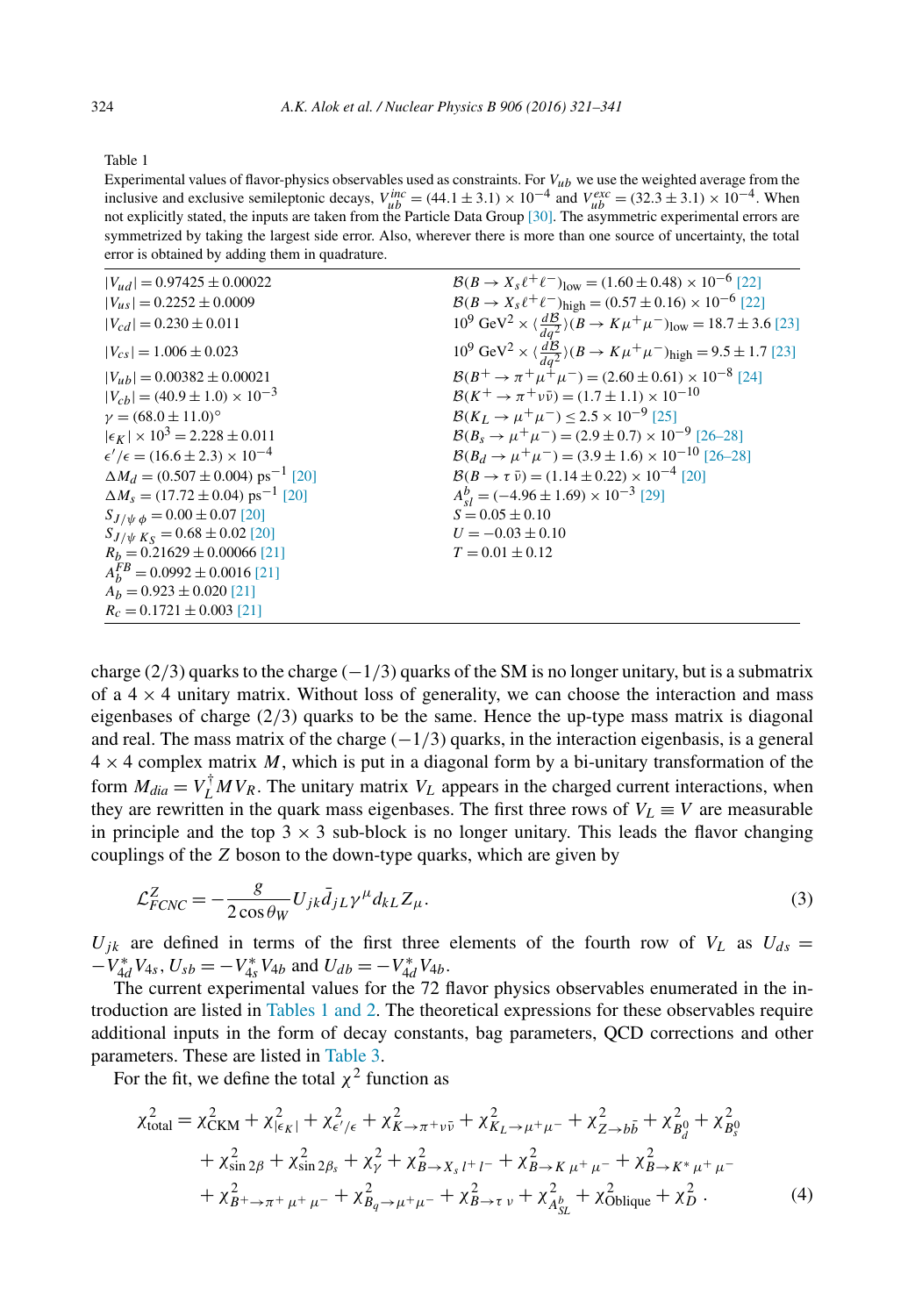Table 2

Experimental values of  $B \to K^* \mu^+ \mu^-$  observables used as constraints. They are taken from Refs. [31,32]. Here the errors have been symmetrized by taking the largest side error. Also, wherever there is more than one source of uncertainty, the total error is obtained by adding them in quadrature.

| $q^2 = 0.1 - 2 \text{ GeV}^2$                                      | $q^2 = 2 - 4.3 \text{ GeV}^2$                                      | $q^2 = 4.3 - 8.68 \text{ GeV}^2$                                   |
|--------------------------------------------------------------------|--------------------------------------------------------------------|--------------------------------------------------------------------|
| $\langle \frac{dB}{da^2} \rangle = (0.60 \pm 0.10) \times 10^{-7}$ | $\langle \frac{dB}{da^2} \rangle = (0.30 \pm 0.05) \times 10^{-7}$ | $\langle \frac{dB}{da^2} \rangle = (0.49 \pm 0.08) \times 10^{-7}$ |
| $\langle F_L \rangle = 0.37 \pm 0.11$                              | $\langle F_L \rangle = 0.74 \pm 0.10$                              | $\langle F_L \rangle = 0.57 \pm 0.08$                              |
| $\langle P_1 \rangle = -0.19 \pm 0.40$                             | $\langle P_1 \rangle = -0.29 \pm 0.65$                             | $\langle P_1 \rangle = 0.36 \pm 0.31$                              |
| $\langle P_2 \rangle = 0.03 \pm 0.15$                              | $\langle P_2 \rangle = 0.50 \pm 0.08$                              | $\langle P_2 \rangle = -0.25 \pm 0.08$                             |
| $\langle P_4' \rangle = 0.00 \pm 0.52$                             | $\langle P_4' \rangle = 0.74 \pm 0.60$                             | $\langle P'_4 \rangle = 1.18 \pm 0.32$                             |
| $\langle P'_5 \rangle = 0.45 \pm 0.24$                             | $\langle P'_5 \rangle = 0.29 \pm 0.40$                             | $\langle P'_5 \rangle = -0.19 \pm 0.16$                            |
| $\langle P'_6 \rangle = 0.24 \pm 0.23$                             | $\langle P_6' \rangle = -0.15 \pm 0.38$                            | $\langle P'_6 \rangle = 0.04 \pm 0.16$                             |
| $\langle P'_8 \rangle = -0.12 \pm 0.56$                            | $\langle P'_8 \rangle = -0.3 \pm 0.60$                             | $\langle P'_8 \rangle = 0.58 \pm 0.38$                             |
| $q^2 = 14.18 - 16 \text{ GeV}^2$                                   |                                                                    | $q^2 = 16 - 19 \text{ GeV}^2$                                      |
| $\langle \frac{dB}{da^2} \rangle = (0.56 \pm 0.10) \times 10^{-7}$ |                                                                    | $\langle \frac{dD}{da^2} \rangle = (0.41 \pm 0.07) \times 10^{-7}$ |
| $\langle F_I \rangle = 0.33 \pm 0.09$                              |                                                                    | $\langle F_L \rangle = 0.38 \pm 0.09$                              |
| $\langle P_1 \rangle = 0.07 \pm 0.28$                              |                                                                    | $\langle P_1 \rangle = -0.71 \pm 0.36$                             |
| $\langle P_2 \rangle = -0.50 \pm 0.03$                             |                                                                    | $\langle P_2 \rangle = -0.32 \pm 0.08$                             |
| $\langle P_4' \rangle = -0.18 \pm 0.70$                            |                                                                    | $\langle P_4' \rangle = 0.70 \pm 0.52$                             |
| $\langle P'_5 \rangle = -0.79 \pm 0.27$                            |                                                                    | $\langle P'_5 \rangle = -0.60 \pm 0.21$                            |
| $\langle P_6' \rangle = 0.18 \pm 0.25$                             |                                                                    | $\langle P_6' \rangle = -0.31 \pm 0.39$                            |
| $\langle P'_{\rm s} \rangle = -0.40 \pm 0.60$                      |                                                                    | $\langle P'_8 \rangle = 0.12 \pm 0.54$                             |

Table 3

Decay constants, bag parameters, QCD corrections and other parameters used in our analysis. When not explicitly stated, we take the inputs from the Particle Data Group [30].

| $G_F = 1.16637 \times 10^{-5}$ GeV <sup>-2</sup> | $\tau_{K_L}$ = (5.116 ± 0.021) × 10 <sup>-8</sup> s                 |
|--------------------------------------------------|---------------------------------------------------------------------|
| $\sin^2 \theta_W = 0.23116$                      | $\tau_{K^+} = (1.2380 \pm 0.0020) \times 10^{-8}$ s                 |
| $\alpha(M_Z) = \frac{1}{127.9}$                  | $n_c = 1.43 \pm 0.23$ [33]                                          |
| $\alpha_s(M_Z) = 0.1184$                         | $\eta_{ct} = 0.496 \pm 0.047$ [34]                                  |
| $m_t(m_t) = 163 \text{ GeV}$                     | $\eta_t = 0.5765$ [35]                                              |
| $m_c(m_c) = 1.275 \pm 0.025$ GeV                 | $f_K = 0.1561 \pm 0.0011$ [36]                                      |
| $m_h(m_h) = 4.18 \pm 0.03$ GeV                   | $B_K = 0.767 \pm 0.010$ [36]                                        |
| $M_W = 80.385$ GeV                               | $\Delta M_K = (0.5292 \pm 0.0009) \times 10^{-2} \text{ ps}^{-1}$   |
| $M_Z = 91.1876$ GeV                              | $f_D = (0.209 \pm 0.003)$ GeV [37]                                  |
| $M_K = 0.497614$ GeV                             | $\ddot{B}_D = 1.18 \pm 0.07$ [38]                                   |
| $M_{K^*} = 0.89594$ GeV                          | $\kappa_{\epsilon} = 0.94 \pm 0.02$ [39,40]                         |
| $M_{B_d} = 5.27917$ GeV                          | $f_{bd} = (190.5 \pm 4.2)$ MeV [37]                                 |
| $M_{B_s} = 5.36677$ GeV                          | $f_{bs} = (227.7 \pm 4.5)$ MeV [37]                                 |
| $M_{R\pm} = 5.27926$ GeV                         | $f_{B_d^0} \sqrt{B_{B_d^0}}$ = (0.216 ± 0.015) GeV [37]             |
| $M_D = 1.864 \text{ GeV}$                        | $f_{B_S^0}$ $\sqrt{B_{B_S^0}}$ = (0.266 ± 0.018) GeV [37]           |
| $m_{\mu} = 0.105 \text{ GeV}$                    | $\mathcal{B}(B \to X_c \ell \nu) = (10.61 \pm 0.17) \times 10^{-2}$ |
| $m_{\tau} = 1.77682 \text{ GeV}$                 | $\mathcal{B}(K^+ \to \pi^0 e^+ \nu) = (5.07 \pm 0.04)\%$            |
| $\tau_{B_d} = (1.519 \pm 0.007)$ ps              | $\mathcal{B}(K^+ \to \mu^+ \nu) = (63.56 \pm 0.11)\%$               |
| $\tau_{B_s} = (1.497 \pm 0.026)$ ps              | $m_c/m_b = 0.29 \pm 0.02$                                           |
| $\tau_{R\pm} = (1.641 \pm 0.008)$ ps             | $\eta_R^Z = 0.57$ [6]                                               |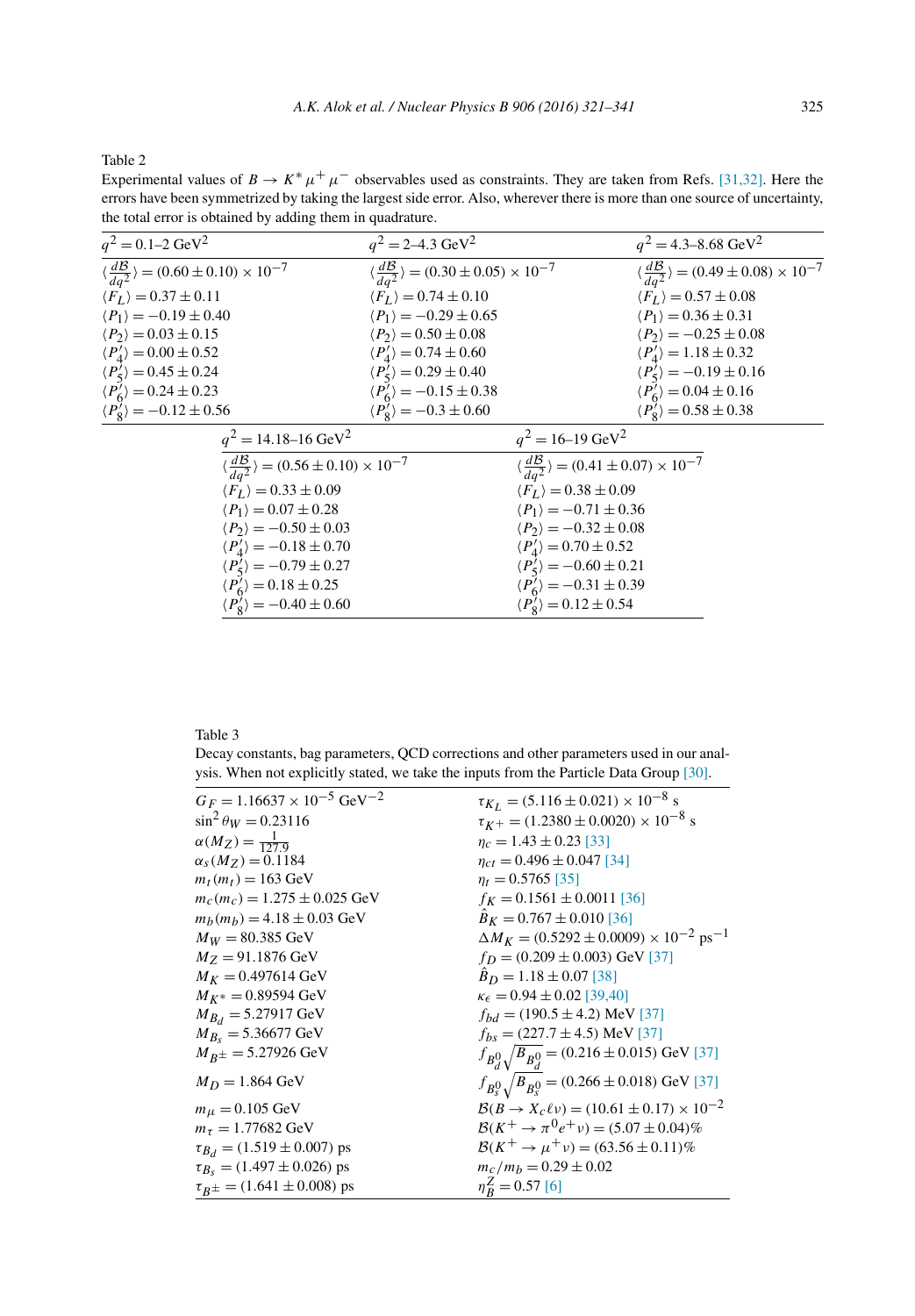In our analysis  $\chi^2$  of an observable A is defined as

$$
\chi_A^2 = \left(\frac{A - A_{\text{exp}}^c}{A_{\text{exp}}^{\text{err}}}\right)^2,\tag{5}
$$

where the measured value of A is  $(A_{exp}^c \pm A_{exp}^{err})$ . The individual components of the function  $\chi^2_{\text{total}}$ , i.e. the  $\chi^2$  of different observables that we are using as inputs, are defined in the following subsections.

#### *2.1. Direct measurements of the CKM elements*

The contribution to the  $\chi^2$  from the direct measurements of the magnitudes of the CKM elements is given by

$$
\chi_{\text{CKM}}^{2} = \left(\frac{|V_{us}| - 0.2252}{0.0009}\right)^{2} + \left(\frac{|V_{ud}| - 0.97425}{0.00022}\right)^{2} + \left(\frac{|V_{cs}| - 1.006}{0.023}\right)^{2} + \left(\frac{|V_{cd}| - 0.230}{0.011}\right)^{2} + \left(\frac{|V_{ub}| - 0.00382}{0.00021}\right)^{2} + \left(\frac{|V_{cb}| - 0.0409}{0.001}\right)^{2}.
$$
\n(6)

### *2.2. Indirect CP violation*  $\epsilon_K$  *in*  $K_L \to \pi \pi$

The mixing induced *CP* asymmetry in neutral *K* decays is described by the parameter  $|\epsilon_K|$ , which is proportional to Im( $M_K^{12}$ ). To calculate the contribution to  $\chi^2$  from  $|\epsilon_K|$ , we use the quantity

$$
K_{\text{mix}} = \frac{12\sqrt{2}\pi^2 (\Delta M_K)_{\text{exp}} |\epsilon_K|}{G_F^2 M_W^2 f_K^2 m_K \hat{B}_K k_\epsilon}
$$
(7)

With the theoretical and experimental inputs given in Tables 1 and 3, we find

$$
K_{\text{mix, exp}} = (1.69 \pm 0.05) \times 10^{-7} \,. \tag{8}
$$

The contribution to  $\chi^2$  from  $|\epsilon_K|$  is then

$$
\chi^2_{|\epsilon_K|} = \left(\frac{K_{\text{mix}} - 1.69 \times 10^{-7}}{0.05 \times 10^{-7}}\right)^2 + \chi^2_{\eta} \,,\tag{9}
$$

where

$$
\chi_{\eta}^{2} = \left(\frac{\eta_c - 1.43}{0.23}\right)^{2} + \left(\frac{\eta_{ct} - 0.496}{0.047}\right)^{2}.
$$
\n(10)

Using the expression for  $|\epsilon_K|$  given in [5], it is straightforward to find an expression for  $K_{\text{mix}}$ . In order to take into account the error in the QCD corrections  $\eta_c$  and  $\eta_{ct}$  which appear in the theoretical expression of  $|\epsilon_K|$ , we consider them to be parameters and have added a term,  $\chi^2_\eta$ , in  $\chi^2$ . We held the other QCD correction  $\eta_t$  fixed to its central value because its error is very small.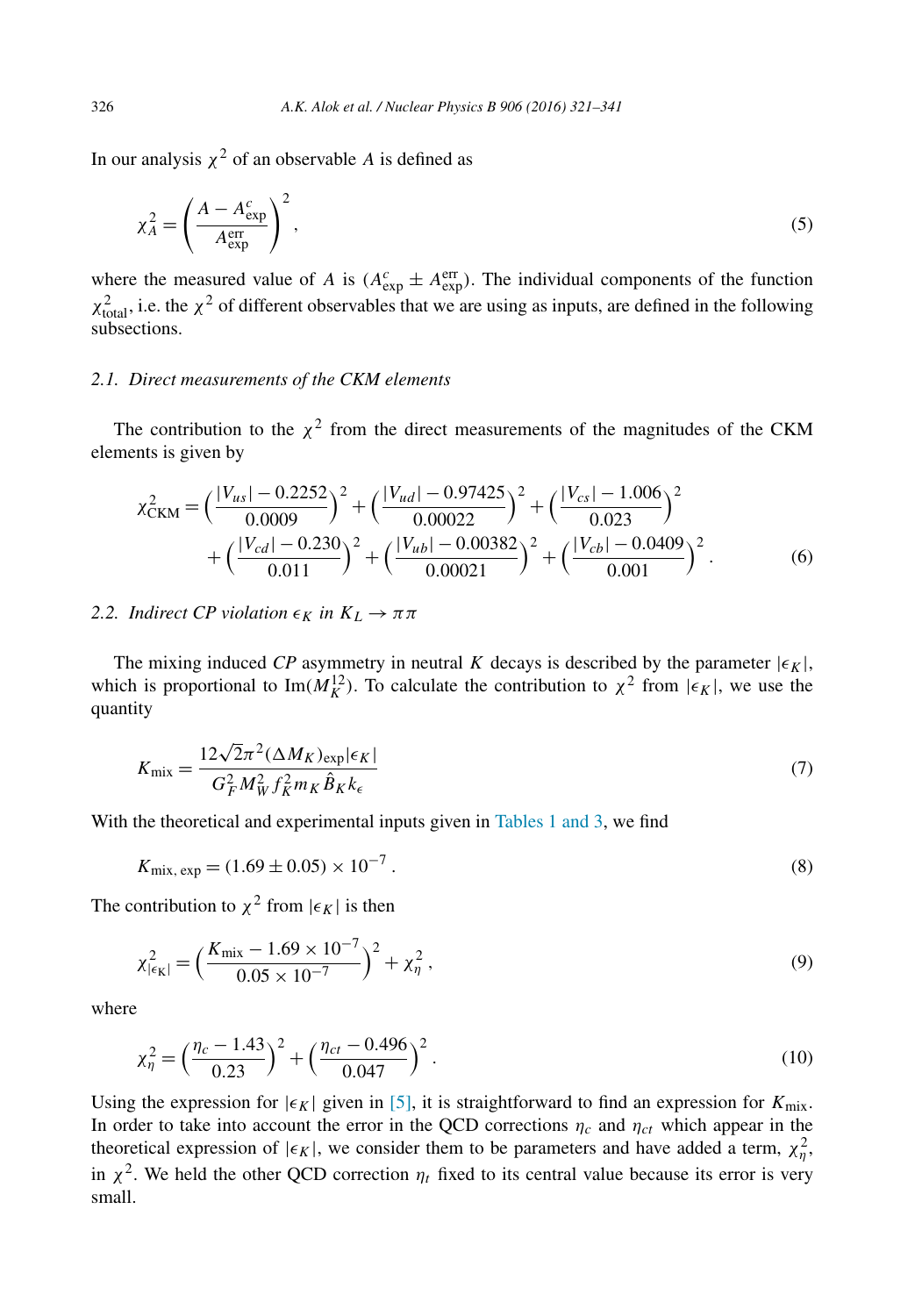## 2.3. *Direct CP violation*  $\epsilon'/\epsilon$  *in*  $K_L \to \pi \pi$

The ratio  $\epsilon'/\epsilon$  measures direct *CP* violation in  $K_L \to \pi \pi$  and has been measured quite accurately by NA48 [41] and KTeV [42,43] collaborations. The current world average is  $(16.6 \pm 2.3) \times 10^{-4}$ . However, the SM prediction is subject to large uncertainties. Within the SM there is destructive interference between the QCD penguins and the electroweak penguins contributions. This one hand makes the theoretical predictions challenging but on the other hand makes this observable sensitive to new physics which, in general, is expected to contribute to Z penguins rather than the QCD penguins. Therefore in spite of large theoretical uncertainties,  $\epsilon'/\epsilon$  is expected to provide useful constraints on new physics parameters [44,45]. This ratio is sensitive to Im( $U_{sd}$ ) [4,6] and hence is included in our analysis.

The dominant sources of uncertainties in the theoretical prediction of  $\epsilon'/\epsilon$  is due to two nonperturbative parameters  $B_6^{1/2}$  $^{1/2}_{6}$  and  $B_8^{3/2}$  $\frac{8}{8}$  that parametrize the matrix elements of the dominant operators  $Q_6$  and  $Q_8$ , respectively. These parameters are calculated within the framework of lattice QCD or the large  $N$ -approach  $[46,47]$ . Using the recent results by the RBC–UKQCD lattice collaboration [48,49],  $(\epsilon'/\epsilon)_{SM}$  is predicted to be  $(1.9 \pm 4.5) \times 10^{-4}$  [50] which is substantially more precise than the previous estimates of  $(\epsilon'/\epsilon)_{SM}$  and differs from the experimental measurement at the level of  $3\sigma$ .

The contribution to  $\chi^2$  from  $\epsilon'/\epsilon$  is given by

$$
\chi_{\epsilon'/\epsilon}^2 = \left(\frac{\epsilon'/\epsilon - 16.6 \times 10^{-4}}{2.3 \times 10^{-4}}\right)^2 + \chi_{th}^2,
$$
\n(11)

where

$$
\chi_{th}^{2} = \left(\frac{B_{6}^{1/2} - 0.57}{0.19}\right)^{2} + \left(\frac{B_{8}^{3/2} - 0.76}{0.05}\right)^{2} + \left(\frac{\hat{\Omega}_{eff} - 14.8 \times 10^{-2}}{8 \times 10^{-2}}\right)^{2} + \left(\frac{a_{0}^{1/2} - (-2.92)}{0.12}\right)^{2}.
$$
\n(12)

In order to include the error in quantities  $B_6^{1/2}$  $a_6^{1/2}, b_8^{3/2}$  $^{3/2}_{8}$ ,  $\hat{\Omega}_{eff}$  and  $a_0^{1/2}$  which appear in the theoretical expression of  $\epsilon'/\epsilon$ , the term  $\chi^2_{th}$  is added to  $\chi^2_{\epsilon'/\epsilon}$ . The theoretical expression for  $\epsilon'/\epsilon$  in ZFCNC model is taken from Refs.  $[4,6]$  whereas the numerical values of the theoretical inputs are taken from [50].

## 2.4. *Branching fraction of the decay*  $K^+ \to \pi^+ \nu \bar{\nu}$

Unlike other K decays,  $K^+ \to \pi^+ \nu \bar{\nu}$  is dominated by the short-distance (SD) interactions. The LD contribution to  $K^+ \to \pi^+ \nu \bar{\nu}$  is about 3 orders of magnitude smaller than that of the SD [51,52].

In order to include  $\mathcal{B}(K^+ \to \pi^+ \nu \bar{\nu})$ , we define

$$
\chi_{K^{+}\to\pi^{+}\nu\bar{\nu}}^{2} = \left(\frac{K_{\text{slep}} - 7.37 \times 10^{-5}}{4.77 \times 10^{-5}}\right)^{2} + \chi_{X}^{2},\tag{13}
$$

where

$$
\chi_X^2 = \left(\frac{X_e^{nl} - 10.6 \times 10^{-4}}{1.5 \times 10^{-4}}\right)^2 + \left(\frac{X_t^{nl} - 7.1 \times 10^{-4}}{1.4 \times 10^{-4}}\right)^2.
$$
\n(14)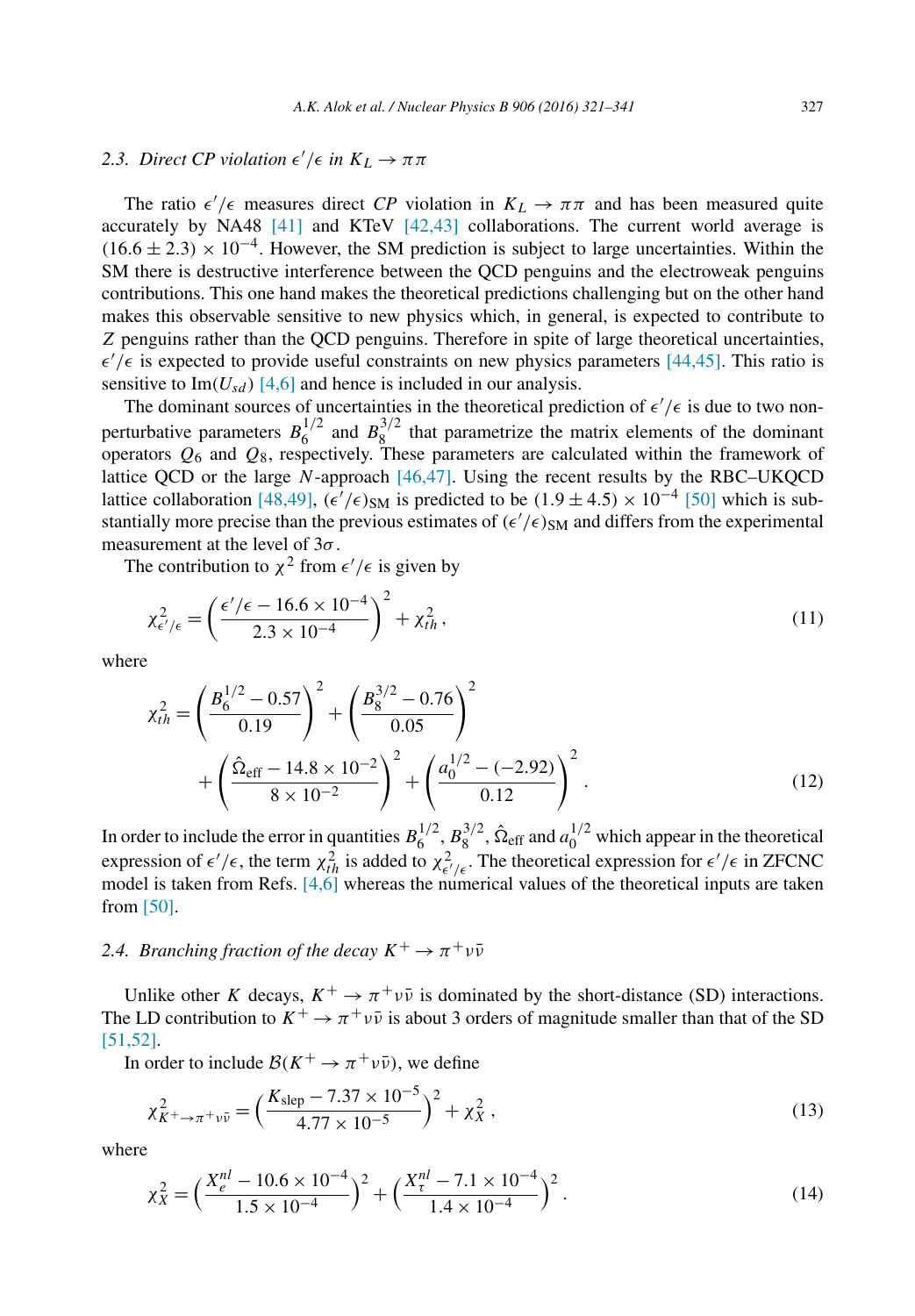Using Tables 1 and 3, we obtain

$$
K_{\rm slep} = \frac{2\pi^2 \sin^4 \theta_W \mathcal{B}(K^+ \to \pi^+ \nu \bar{\nu})}{\alpha^2 r_K \mathcal{B}(K^+ \to \pi^0 e^+ \nu)} = (7.37 \pm 4.77) \times 10^{-5}.
$$
 (15)

Here we have used  $r_{K^+} = 0.901 \pm 0.027$  which epitomizes the isospin-breaking corrections in relating the branching ratio of  $K^+ \to \pi^+ \nu \bar{\nu}$  to that of the well-measured leading decay  $K^+ \to$  $\pi^0 e^+ \nu$ . Using the expression for  $\mathcal{B}(K^+ \to \pi^+ \nu \bar{\nu})$  given in [5], it is straightforward to find an expression for  $K_{\text{sleep}}$ . In order to include the error in quantities  $X_e^{nl}$  and  $X_\tau^{nl}$  which appear in the theoretical expression of  $\mathcal{B}(K^+ \to \pi^+ \nu \bar{\nu})$ , we consider them to be parameters and have added a term,  $\chi_X^2$ , in  $\chi^2$ .

# 2.5. *Branching fraction of the decay*  $K_L \rightarrow \mu^+ \mu^-$

Unlike  $K^+ \to \pi^+ \nu \bar{\nu}$ ,  $K_L \to \mu^+ \mu^-$  is not dominated by clean SD effects. The LD and SD contributions are comparable in size. In order to extract bounds on the SD contribution to the branching ratio of  $K_L \rightarrow \mu^+\mu^-$ , it is extremely important to have a theoretical control on the  $K_L \rightarrow \gamma \gamma$  form factors with off-shell photons. A conservative bound of 2.5 × 10<sup>-9</sup> on  $\mathcal{B}(K_L \to \mu^+\mu^-)$  from SD was obtained in Ref. [25]. We use this bound to constrain the ZFCNC parameters. In order to include  $\mathcal{B}(K_L \to \mu^+ \mu^-)$ , we define

$$
\chi^2_{K_L \to \mu^+ \mu^-} = \left(\frac{K_{\rm lep} - 3.39 \times 10^{-6}}{3.78 \times 10^{-6}}\right)^2 + \chi^2_{Y_{NL}}\,,\tag{16}
$$

where

$$
\chi_{Y_{NL}}^2 = \left(\frac{Y_{NL} - 2.94 \times 10^{-4}}{0.28 \times 10^{-4}}\right)^2.
$$
\n(17)

Using the input Table 1, we obtain

$$
K_{\text{lep}} = \frac{\pi^2 \sin^4 \theta_W \mathcal{B}(K_L \to \mu^+ \mu^-) \tau_{K^+}}{\alpha^2 \mathcal{B}(K^+ \to \mu^+ \nu) \tau_{K_L}} = (3.39 \pm 3.78) \times 10^{-6}.
$$
 (18)

Using the expression for  $\mathcal{B}(K_L \to \mu^+ \mu^-)$  given in [5], the theoretical expression for  $K_{\text{lep}}$  can be easily obtained. The quantity  $Y_{NL}$  appears in the theoretical expression for  $\mathcal{B}(K_L \to \mu^+ \mu^-)$ . In order to include error in  $Y_{NL}$ , we consider it to be a parameter and have added a term,  $\chi^2_{Y_{NL}}$ , in  $\chi^2$ .

### 2.6.  $Z \rightarrow b\bar{b}$  *decay*

The  $b-b'$  mixing in ZFCNC model modifies the Zbb coupling at the tree level. This affects observables such as  $R_b$ ,  $A_{FB}^b$ ,  $A_b$  and  $R_c$ . The theoretical expressions of these observables in the ZFCNC model are given by [12]

$$
R_b = R_b^{SM} \left( 1 - 1.820 \left| V_{4b} \right|^2 \right),
$$
  
\n
$$
A_{FB}^b = A_{FB}^{b,SM} \left( 1 - 0.164 \left| V_{4b} \right|^2 \right),
$$
  
\n
$$
A_b = A_b^{SM} \left( 1 - 0.164 \left| V_{4b} \right|^2 \right),
$$
  
\n
$$
R_c = R_c^{SM} \left( 1 - 0.500 \left| V_{4b} \right|^2 \right),
$$
\n(19)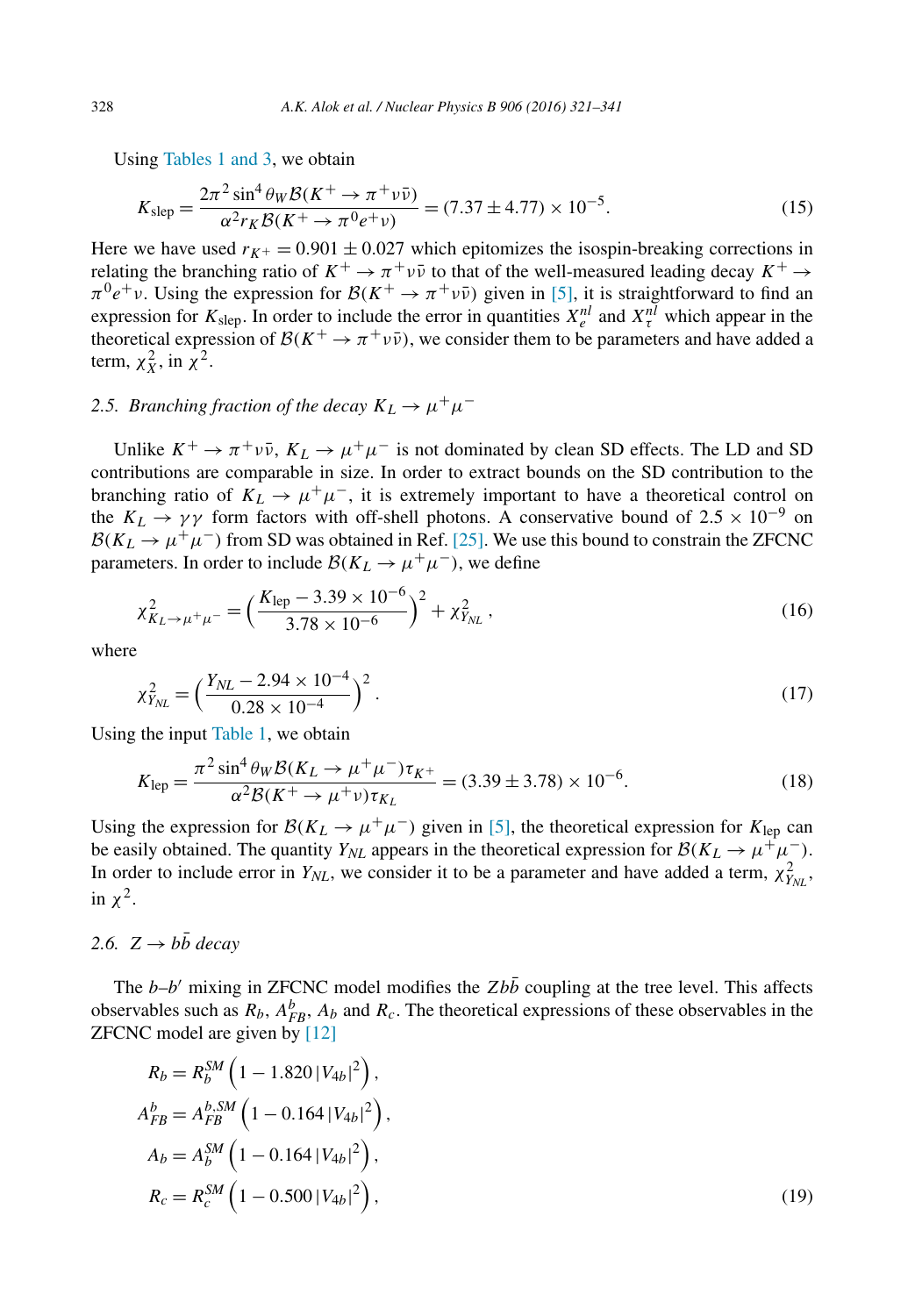where the SM predictions are obtained from a fit in Ref. [30]. The  $\chi^2$  contribution is then given by

$$
\chi_{Zb\bar{b}}^2 = \left(\frac{R_b - 0.21629}{0.00066}\right)^2 + \left(\frac{A_{FB}^b - 0.0992}{0.0016}\right)^2 + \left(\frac{A_b - 0.923}{0.020}\right)^2 + \left(\frac{R_c - 0.1721}{0.003}\right)^2. \tag{20}
$$

2.7.  $B_q^0 - \bar{B}_q^0$  mixing (q = d, s)

The theoretical expressions for  $M_{12}^q$  ( $q = d, s$ ) in the ZFCNC model is given by [2]

$$
M_{12}^{q} = \frac{G_{F}^{2} M_{W}^{2} M_{B_{q}} f_{bq}^{2} \hat{B}_{bq}}{12\pi^{2}} \left[ \left( V_{tq}^{*} V_{tb} \right)^{2} - a \left( V_{tq}^{*} V_{tb} \right) U_{qb} + b U_{qb}^{2} \right],
$$
\n(21)

where

$$
a = 8\frac{Y(x_t)}{S(x_t)}, \qquad b = \frac{2\sqrt{2}\pi^2}{G_F M_W^2 S(x_t)} \frac{\eta_B^Z}{\eta_B}.
$$
 (22)

Here  $S(x_t)$  and  $Y(x_t)$  are the Inami-Lim functions [53], while  $\eta_B$  and  $\eta_B^Z$  are the QCD correction factors. To calculate  $\chi^2_{B_q}$  for  $B_q - \bar{B_q}$  mixing, we use the quantity

$$
B_{\text{mix}}^q = \frac{6\pi^2 \Delta M_q}{G_F^2 M_W^2 M_{B_q} \hat{B}_{bq} f_{B_q}^2 \eta_B S(x_t)}.
$$
 (23)

With the inputs given in Table 1, we get

$$
B_{\text{mix,exp}}^d = (6.56 \pm 0.77) \times 10^{-5},\tag{24}
$$

$$
B_{\text{mix,exp}}^s = (1.48 \pm 0.14) \times 10^{-3}.
$$
\n(25)

Then one gets

$$
\chi_{B_d^0}^2 = \left(\frac{B_{\text{mix}}^d - 6.56 \times 10^{-5}}{0.77 \times 10^{-5}}\right)^2,\tag{26}
$$

$$
\chi_{B_s^0}^2 = \left(\frac{B_{\text{mix}}^s - 1.48 \times 10^{-3}}{0.14 \times 10^{-3}}\right)^2.
$$
\n(27)

2.8. *Indirect CP violation in*  $B_d^0 \rightarrow J/\psi K_S$  *and*  $B_s^0 \rightarrow J/\psi \phi$ 

In the SM, indirect CP violation in  $B_d^0 \to J/\psi K_S$  and  $B_s^0 \to J/\psi \phi$  probes sin 2 $\beta$  and  $\sin 2\beta_s$ , respectively. With NP, we have

$$
S_{J/\psi K_S} = \frac{\operatorname{Im}(M_{12}^d)}{|M_{12}^d|}, \qquad S_{J/\psi \phi} = -\frac{\operatorname{Im}(M_{12}^s)}{|M_{12}^s|}.
$$
 (28)

The theoretical expressions for  $M_{12}^q$  ( $q = d, s$ ) in the ZFCNC model are given in the previous subsection. Using the experimentally-measured values of  $S_{J/\psi K_S}$  and  $S_{J/\psi \phi}$  given in Table 1, we get

$$
\chi_{\sin 2\beta}^2 = \left(\frac{S_{J/\psi K_S} - 0.68}{0.02}\right)^2, \qquad \chi_{\sin 2\beta_S}^2 = \left(\frac{S_{J/\psi \phi} - 0.00}{0.07}\right)^2. \tag{29}
$$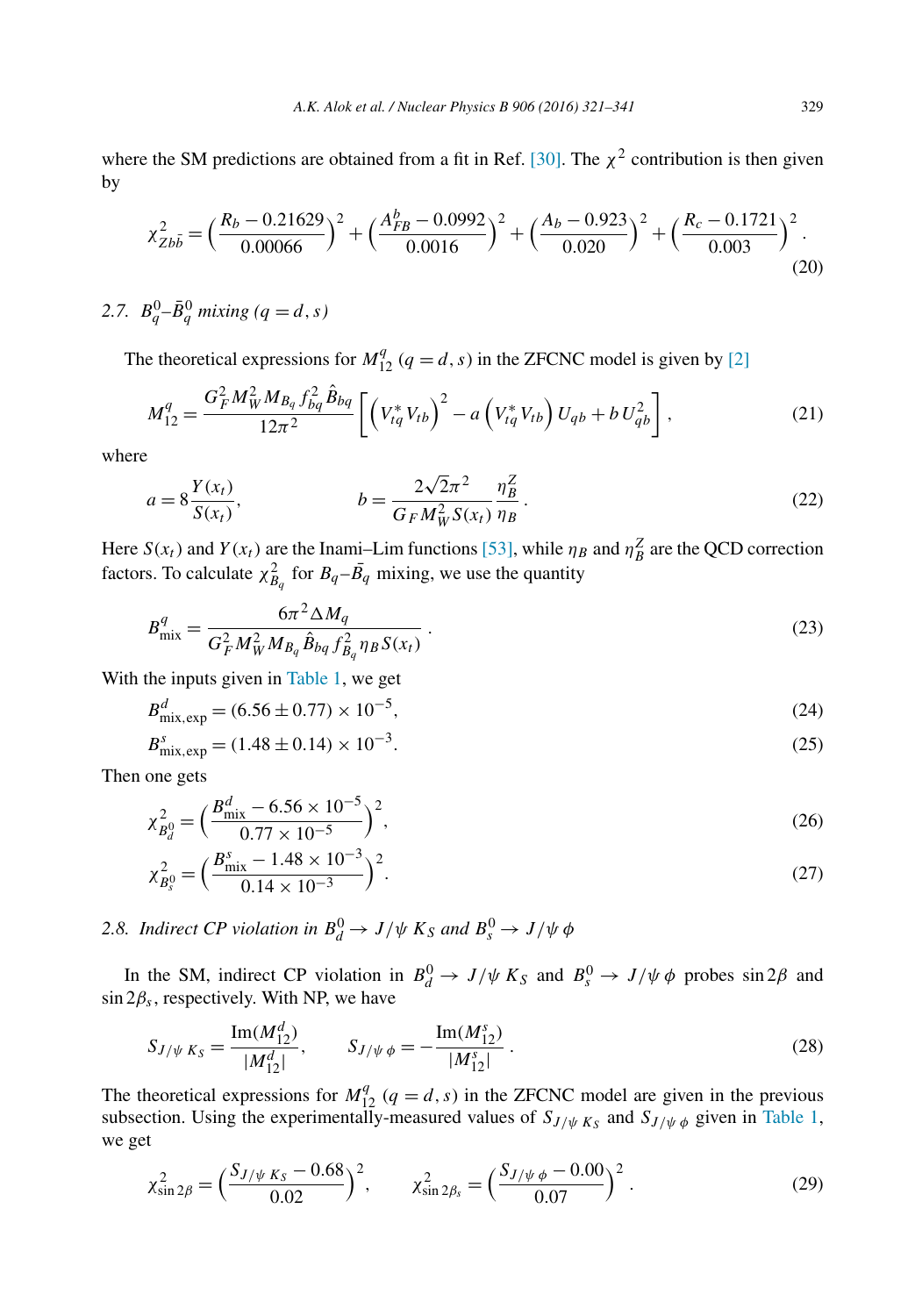### *2.9. CKM angle* γ

In the Wolfenstein parametrization, the CKM angle  $\gamma = \tan^{-1}(\eta/\rho)$ , which is the argument of  $V_{ub}$ . Therefore the  $\chi^2$  of  $\gamma$  is given by

$$
\chi_{\gamma}^{2} = \left(\frac{\delta_{13} - 68 \ (\pi/180)}{11 \ (\pi/180)}\right)^{2}.
$$
\n(30)

# 2.10. *Branching ratio of*  $B \to X_s l^+ l^-$

The effective Hamiltonian for the quark-level transition  $b \to s l^+ l^-$  in the SM can be written as

$$
\mathcal{H}_{\text{eff}} = -\frac{4G_F}{\sqrt{2}} V_{ts}^* V_{tb} \sum_{i=1}^{10} C_i(\mu) O_i(\mu) , \qquad (31)
$$

where the form of the operators  $O_i$  and the expressions for calculating the coefficients  $C_i$  are given in Ref. [54]. The  $Z\bar{b}s$  coupling generated in the ZFCNC model changes the values of the Wilson coefficients  $C_{9,10}$ . The Wilson coefficients  $C_{9,10}^{\text{tot}}$  in the ZFCNC model can be written as [11]

$$
C_9^{\text{tot}} = C_9^{\text{eff}} - \frac{\pi}{\alpha} \frac{U_{sb}}{V_{ts}^* V_{tb}} (4 \sin^2 \theta_W - 1)
$$
  

$$
C_{10}^{\text{tot}} = C_{10} - \frac{\pi}{\alpha} \frac{U_{sb}}{V_{ts}^* V_{tb}}.
$$
 (32)

The theoretical prediction for the branching fraction of  $B \to X_s \mu^+ \mu^-$  in the intermediate  $q^2$  region (7 GeV<sup>2</sup>  $\leq q^2 \leq 12$  GeV<sup>2</sup>) is rather uncertain due to the nearby charmed resonances. The predictions are relatively cleaner in the low- $q^2$  (1 GeV<sup>2</sup>  $\leq q^2 \leq 6$  GeV<sup>2</sup>) and the high- $q^2$  $(14.2 \text{ GeV}^2 \le q^2 \le m_b^2)$  regions. We therefore consider both low- $q^2$  and high- $q^2$  regions in the fit. The latest Belle measurement uses only 25% of its final data set [55]. The BaBar Collaboration has recently updated the measurement of  $\mathcal{B}(B \to X_s l^+ l^-)$  using the full data set, which corresponds to  $471 \times 10^6$   $B\overline{B}$  events [22].

The theoretical predictions for  $B(B \to X_s l^+ l^-)$  are computed using the program **SuperIso** [56,57], in which the higher-order and power corrections are taken from Refs. [58,59], while the electromagnetic logarithmically-enhanced corrections and Bremsstrahlung contributions are implemented following Refs. [60] and [61], respectively.

The contribution to  $\chi^2_{\text{total}}$  is

$$
\chi_{B \to X_s l^+ l^-}^2 = \left(\frac{\mathcal{B}(B \to X_s l^+ l^-)_{\text{low}} - 1.6 \times 10^{-6}}{0.49 \times 10^{-6}}\right)^2 + \left(\frac{\mathcal{B}(B \to X_s l^+ l^-)_{\text{high}} - 0.57 \times 10^{-6}}{0.23 \times 10^{-6}}\right)^2, \tag{33}
$$

where we have added a theoretical error of 7% to  $\mathcal{B}(B \to X_s l^+ l^-)_{\text{low}}$ , which includes corrections due to the renormalization scale and quark masses, and a theoretical error of 30% to  $B(B \to X_s l^+ l^-)_{\text{high}}$ , which includes the non-perturbative QCD corrections.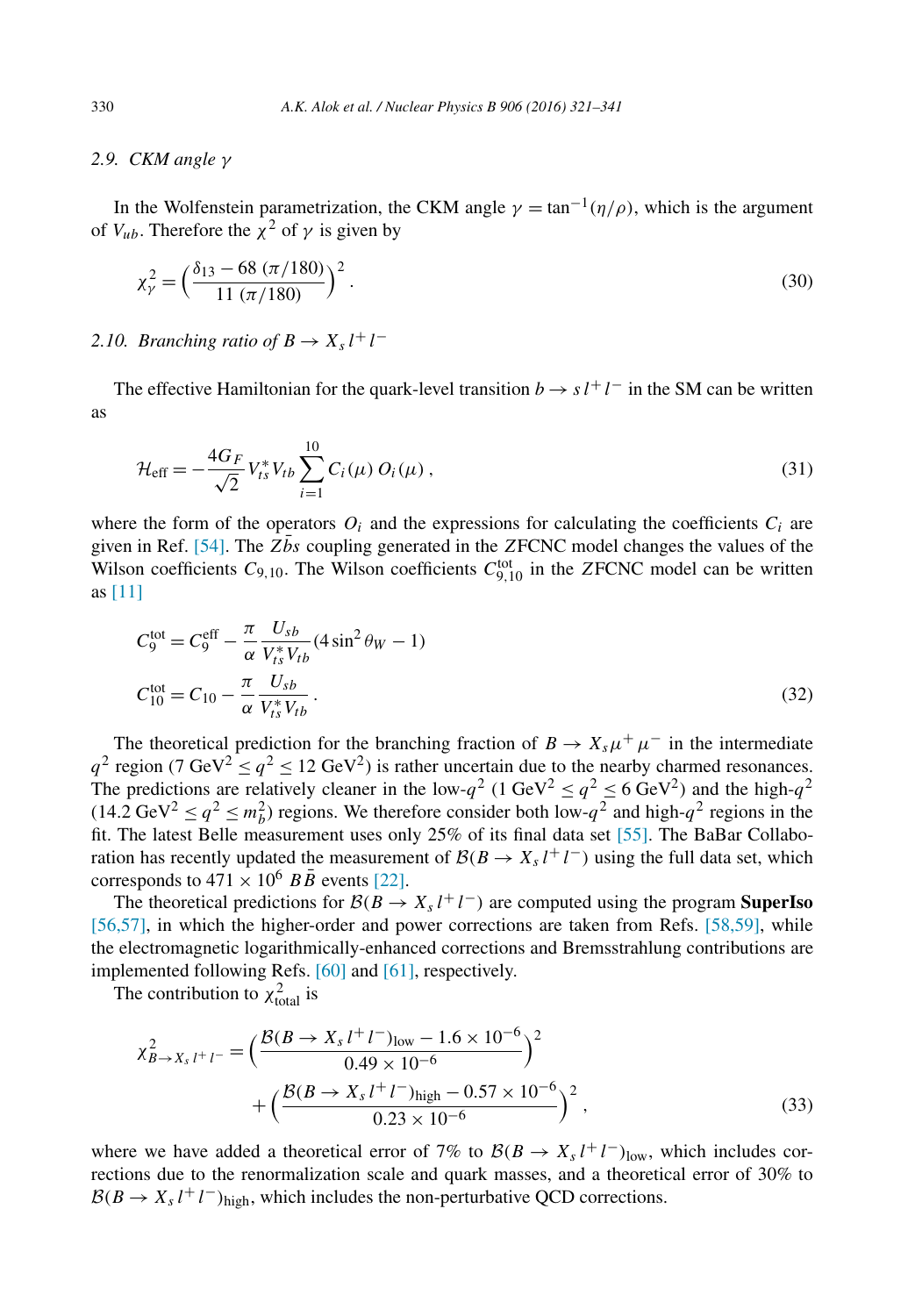# 2.11. *Branching ratio of*  $B \to K \mu^+ \mu^-$

The predictions for the branching ratio of  $B \to K \mu^+ \mu^-$  are relatively cleaner in the low- $q^2$  $(1.1 \text{ GeV}^2 \le q^2 \le 6 \text{ GeV}^2)$  and the high- $q^2$  (15 GeV<sup>2</sup>  $\le q^2 \le 22 \text{ GeV}^2$ ) regions. We include both regions in the fit. We use the recent LHCb measurements of  $\langle d\mathcal{B}/dq^2 \rangle (B \to K \mu^+ \mu^-)$ [23]. The theoretical expression for  $\langle d\mathcal{B}/dq^2 \rangle (B \to K \mu^+ \mu^-)$  in the SM are taken from Refs. [62,63] modulo the modified Wilson coefficients given in Eq. (32).

We include factorizable and non-factorizable corrections of  $O(\alpha_s)$  in our numerical analysis following Refs. [62,64] in the low- $q^2$  region. In the high- $q^2$  region, we make use of the improved Isgur–Wise relation between the form factors [63]. The contribution to  $\chi^2_{\text{total}}$  from  $B \to K \mu^+ \mu^$ is

$$
\chi_{B \to K\,\mu^{+}\,\mu^{-}}^{2} = \left(\frac{\langle \frac{d\mathcal{B}}{dq^{2}} \rangle (B \to K\,\mu^{+}\,\mu^{-})_{\text{low}} - 18.7 \times 10^{-9}}{6.67 \times 10^{-9}}\right)^{2} + \left(\frac{\langle \frac{d\mathcal{B}}{dq^{2}} \rangle (B \to K\,\mu^{+}\,\mu^{-})_{\text{high}} - 9.5 \times 10^{-9}}{3.32 \times 10^{-9}}\right)^{2},\tag{34}
$$

where we have included a theoretical error of 30% in both low- and high- $q^2$  bins. This is mainly due to uncertainties in the  $B \to K$  form factors.

## 2.12. *Constraints from*  $B \to K^* \mu^+ \mu^-$

A possible indicator of new physics in  $b \rightarrow s$  sector could be the measurement of new angular observables in  $B \to K^* \mu^+ \mu^-$  at the LHCb [32,65]. Here, we include all measured observables in  $B \to K^* \mu^+ \mu^-$  in the low- and high- $q^2$  regions. The experimental results for  $B \to K^* \mu^+ \mu^$ decay are given in Table 2.

The complete angular distribution for the decay  $B \to K^* \mu^+ \mu^-$  is described by four independent kinematic variables: the lepton-pair invariant mass squared  $q^2$ , two polar angles  $\theta_{\mu}$  and  $\theta_K$ , and the angle between the planes of the dimuon and  $K\pi$  decays,  $\phi$ . The differential decay distribution of  $B \to K^* \mu^+ \mu^-$  can be written as

$$
\frac{d^4\Gamma[B \to K^*(\to K\pi)\mu^+\mu^-]}{dq^2 d\cos\theta_l d\cos\theta_K d\phi} = \frac{9}{32\pi} J(q^2, \theta_l, \theta_K, \phi),\tag{35}
$$

where the angular-dependent term can be written as

$$
J(q^2, \theta_l, \theta_K, \phi) = J_{1s} \sin^2 \theta_K + J_{1c} \cos^2 \theta_K + (J_{2s} \sin^2 \theta_K + J_{2c} \cos^2 \theta_K) \cos 2\theta_l
$$
  
+ 
$$
J_3 \sin^2 \theta_K \sin^2 \theta_l \cos 2\phi + J_4 \sin 2\theta_K \sin 2\theta_l \cos \phi
$$
  
+ 
$$
J_5 \sin 2\theta_K \sin \theta_l \cos \phi + (J_{6s} \sin^2 \theta_K + J_{6c} \cos^2 \theta_K) \cos \theta_l
$$
  
+ 
$$
J_7 \sin 2\theta_K \sin \theta_l \sin \phi + J_8 \sin 2\theta_K \sin 2\theta_l \sin \phi + J_9 \sin^2 \theta_K \sin^2 \theta_l \sin 2\phi .
$$
 (36)

The  $J_i$ 's depend on the six complex  $K^*$  spin amplitudes  $A_{\parallel}^{L,R}$  $\int_{\parallel}^{L,R}, A_{\perp}^{L,R}$  $\mathcal{L}, R, A_0^{L,R}$  $L^{L,K}$  and  $A_t$ . For example,

$$
J_{1s} = \frac{(2+\beta_l^2)}{4} [|A_\perp^L|^2 + |A_\parallel^L|^2 + |A_\perp^R|^2 + |A_\parallel^R|^2] + \frac{4m_l^2}{q^2} Re(A_\perp^L A_\perp^{R*} + A_\parallel^L A_\parallel^{R*}). \tag{37}
$$

We can also define the optimized observables like  $P_1$ ,  $P_2$ ,  $P'_4$ ,  $P'_5$ ,  $P'_6$ ,  $P'_8$  [66]. These observables are form factor independent observables and having reduced hadronic uncertainties at leading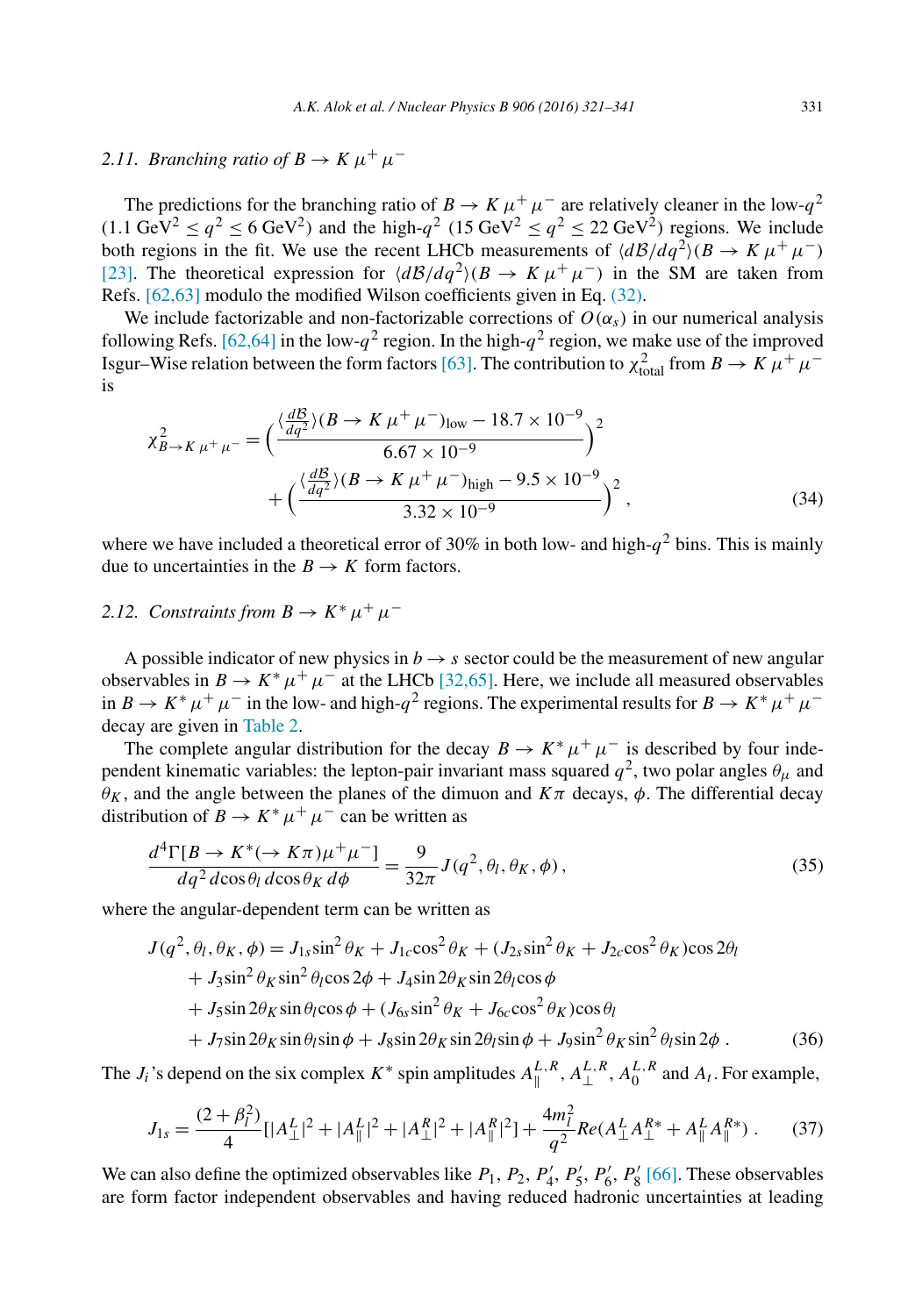order in corresponding effective-theory expansions. These form factor independent observables integrated in  $q^2$  bins can be defined as, for example:

$$
\langle P_1 \rangle_{bin} = \frac{1}{2} \frac{\int_{bin} dq^2 [J_3 + \bar{J}_3]}{\int_{bin} dq^2 [J_{2s} + \bar{J}_{2s}]} =
$$

where  $J_i$ 's can be obtained from  $J_i$ 's by all weak phases conjugated.

For  $B \to K^* \mu^+ \mu^-$ , we use the observables  $\langle d\mathcal{B}/dq^2 \rangle$ ,  $P_1$ ,  $P_2$ ,  $P'_4$ ,  $P'_5$ ,  $P'_6$ ,  $P'_8$  and  $F_L$  in the low- $q^2$  bins 0.1–2 GeV<sup>2</sup>, 2.0–4.3 GeV<sup>2</sup>, 4.3–8.68 GeV<sup>2</sup>, and the high- $q^2$  bins 14.18–16 GeV<sup>2</sup> and 16–19 GeV<sup>2</sup>. The observables  $A_{FB}$ ,  $F_L$  and  $P_2$  are related as  $A_{FB} = -\frac{3}{2}(1 - F_L)P_2$ . These observables are highly correlated in most of the bins [67]. This is the reason why we use  $F_L$ , instead of  $A_{FB}$ , in the fit as it does not show a strong correlation with  $P_2$ . The SM theoretical expressions for all observables in  $B \to K^* \mu^+ \mu^-$  are given in [66] and could be adapted to the ZFCNC model by modification of the Wilson coefficients values, Eq. (32). These predictions have errors associated with them. Excluding uncertainties due to CKM matrix elements, the main sources of uncertainties in the low- $q^2$  region are the form factors, unknown  $1/m_b$  subleading corrections, quark masses, and the renormalization scale  $\mu_b$ . Also, in the high- $q^2$  region, there is an additional subleading correction of  $O(1/m_b)$  to the improved Isgur–Wise form factor relations. The theoretical error for each  $B \to K^* \mu^+ \mu^-$  observable  $O_j$ , is incorporated in the fit by multiplying the theoretical result by  $(1 \pm X_i)$ , where  $X_i$  is the total theoretical error corresponding to the *j*th observable. This can be easily estimated using Table II of Ref. [68]. The theoretical predictions for all  $B \to K^* \mu^+ \mu^-$  observables are computed using the program **SuperIso** [56,57].

For each bin, we compute the flavor observables. The  $\chi^2$ , which includes the experimental correlations, is defined as

$$
\chi_{B \to K^* \mu^+ \mu^-}^2 = \sum_{\text{bins}} \left[ \sum_{j, k \in (B \to K^* \mu^+ \mu^- \text{obs.})} \left( O_j^{\text{exp}} - O_j^{\text{th}} \right) \left( \sigma^{bin} \right)_{jk}^{-1} \left( O_k^{\text{exp}} - O_k^{\text{th}} \right) \right], (38)
$$

where  $(\sigma^{bin})^{-1}$ are the inverse of the covariance matrices for each bin which are computed using  $jk$ the correlation matrices given in Ref. [67].

# 2.13. *Branching ratio of*  $B^+ \to \pi^+ \mu^+ \mu^-$

The decay  $B^+ \to \pi^+ \mu^+ \mu^-$  is the first measurement of any decay channel induced by  $b \to$  $d \mu^+ \mu^-$ . The measured branching ratio of  $B^+ \to \pi^+ \mu^+ \mu^-$  is  $(2.3 \pm 0.6 \pm 0.1) \times 10^{-8}$  [24]. The effective Hamiltonian for the quark level transition  $b \to d \mu^+ \mu^-$  along with the modified Wilson coefficients in the ZFCNC model can be respectively obtained from Eqs. (31) and (32) by replacing s by d. The theoretical expression for  $\mathcal{B}(B^+ \to \pi^+ \mu^+ \mu^-)$  in the ZFCNC model is obtained using the expressions given in Ref. [69]. The contribution to  $\chi^2_{\text{total}}$  is

$$
\chi_{B^+\to\pi^+\mu^+\mu^-}^2 = \left(\frac{\mathcal{B}(B^+\to\pi^+\mu^+\mu^-) - 2.3 \times 10^{-8}}{0.66 \times 10^{-8}}\right)^2,\tag{39}
$$

where we have included a theoretical error of 10% in  $\mathcal{B}(B^+ \to \pi^+ \mu^+ \mu^-)$  which is mainly is due to uncertainties in the  $B^+ \to \pi^+$  form factors [70].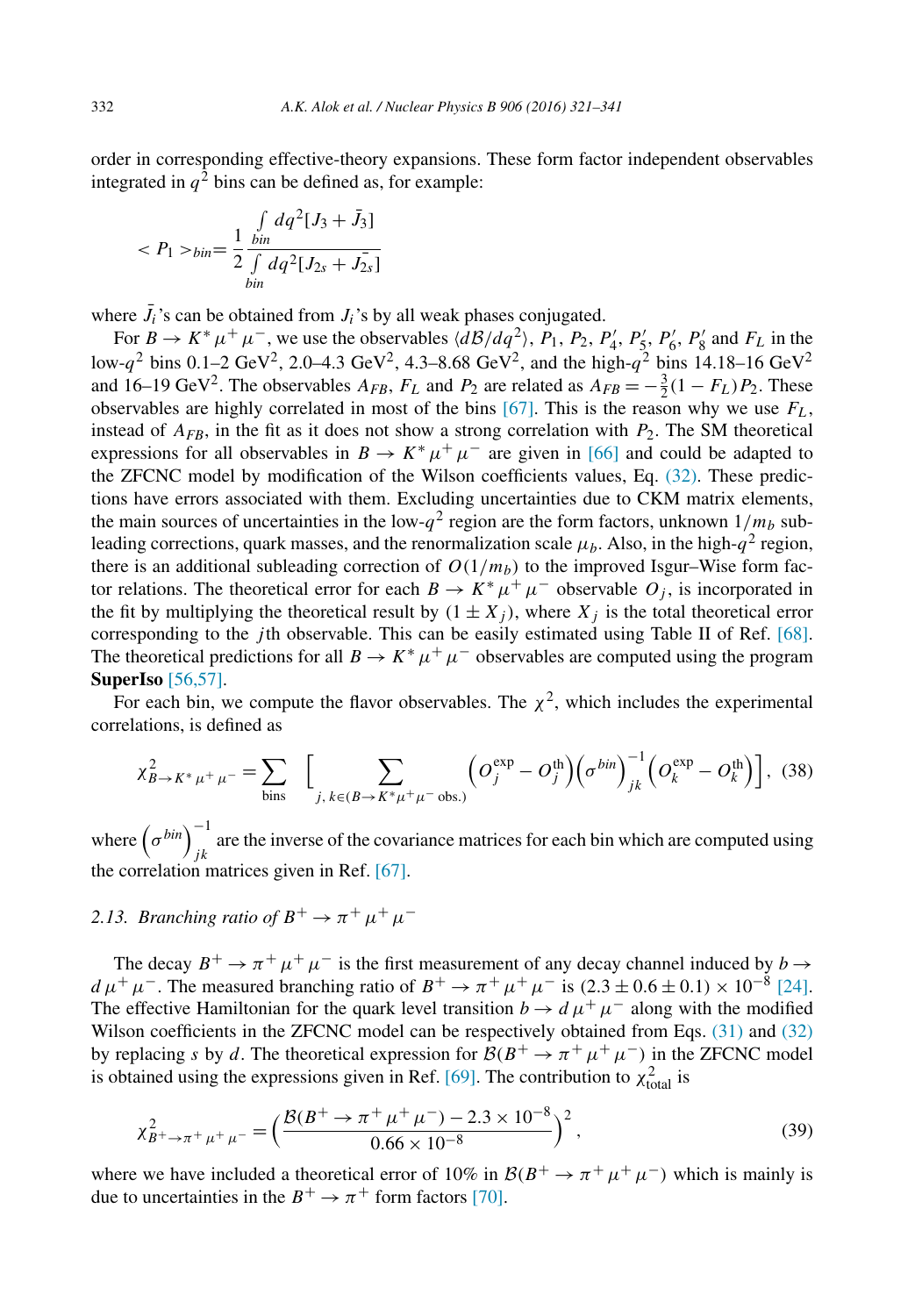2.14. *Branching ratio of*  $B_q \to \mu^+ \mu^ (q = s, d)$ 

The branching ratio of  $B_q \to \mu^+ \mu^-$  in the ZFCNC model is given by

$$
\mathcal{B}(B_q \to \mu^+ \mu^-) = \frac{G_F^2 \alpha^2 M_{B_q} m_\mu^2 f_{bq}^2 \tau_{B_q}}{16\pi^3} |V_{tq}^* V_{tb}|^2 \sqrt{1 - 4(m_\mu^2 / M_{B_q}^2)} |C_{10}^{\text{tot},q}|^2 \,, \tag{40}
$$

where  $C_{10}^{\text{tot,s}}$  is defined in Eq. (32), and  $C_{10}^{\text{tot,d}}$  is given by

$$
C_{10}^{\text{tot,d}} = C_{10} - \frac{\pi}{\alpha} \frac{U_{db}}{V_{td}^* V_{tb}}.
$$
\n(41)

In order to include  $\mathcal{B}(B_q \to \mu^+ \mu^-)$   $(q = s, d)$  in the fit, we define

$$
B_{\text{lepq}} = \frac{16\pi^3 \mathcal{B}(B_q \to \mu^+ \mu^-)}{G_F^2 \alpha^2 M_{B_q} m_\mu^2 f_{bq}^2 \tau_{B_q} \sqrt{1 - 4(m_\mu^2 / M_{B_q}^2)}}.
$$
(42)

Using the inputs given in Tables 1 and 3, we obtain  $B_{\text{leps,exp}} = 0.025 \pm 0.006$  and  $B_{\text{lepd,exp}} =$ 0.0048 ± 0.0020. The contribution to  $\chi^2_{\text{total}}$  from  $\mathcal{B}(B_s^0 \to \mu^+ \mu^-)$  and  $\mathcal{B}(B_d^0 \to \mu^+ \mu^-)$  is then given by

$$
\chi_{B_q \to \mu^+ \mu^-}^2 = \left(\frac{B_{\text{leps}} - 0.025}{0.006}\right)^2 + \left(\frac{B_{\text{lepd}} - 0.0048}{0.0020}\right)^2. \tag{43}
$$

### 2.15. *Branching ratio of*  $B \to \tau \bar{\nu}$

The branching ratio of  $B \to \tau \bar{\nu}$  is given by

$$
\mathcal{B}(B \to \tau \bar{\nu}) = \frac{G_F^2 M_B m_{\tau}^2}{8\pi} \left(1 - \frac{m_{\tau}^2}{M_B^2}\right)^2 f_{bd}^2 |V_{ub}|^2 \tau_{B^{\pm}}.
$$
\n(44)

In order to include  $\mathcal{B}(B \to \tau \bar{\nu})$  in the fit, we define

$$
B_{\text{Btau}} = \frac{8\pi \mathcal{B}(B \to \tau \bar{\nu})}{G_F^2 M_B m_\tau^2 f_{bd}^2 \tau_B (1 - m_\tau^2 / M_B^2)^2} \,. \tag{45}
$$

Using the inputs given in Tables 1 and 3, we obtain  $B_{\text{Btau-nu,exp}} = (1.779 \pm 0.352) \times 10^{-5}$ . The contribution to  $\chi^2_{\text{total}}$  from  $\mathcal{B}(B \to \tau \bar{\nu})$  is then given by

$$
\chi_{B \to \tau \nu}^2 = \left(\frac{B_{\text{Btau}} - 1.779 \times 10^{-5}}{0.352 \times 10^{-5}}\right)^2.
$$
\n(46)

# *2.16. Like-sign dimuon charge asymmetry* A b *SL*

The CP-violating like-sign dimuon charge asymmetry in the  $B$  system is defined as

$$
A_{SL}^b \equiv \frac{N_b^{++} - N_b^{--}}{N_b^{++} + N_b^{--}}\,,\tag{47}
$$

where  $N_b^{\pm\pm}$  is the number of events of  $bb \rightarrow \mu^{\pm} \mu^{\pm} X$ . This asymmetry can be written as a linear combination of the asymmetry in  $B_d$  and  $B_s$  sector: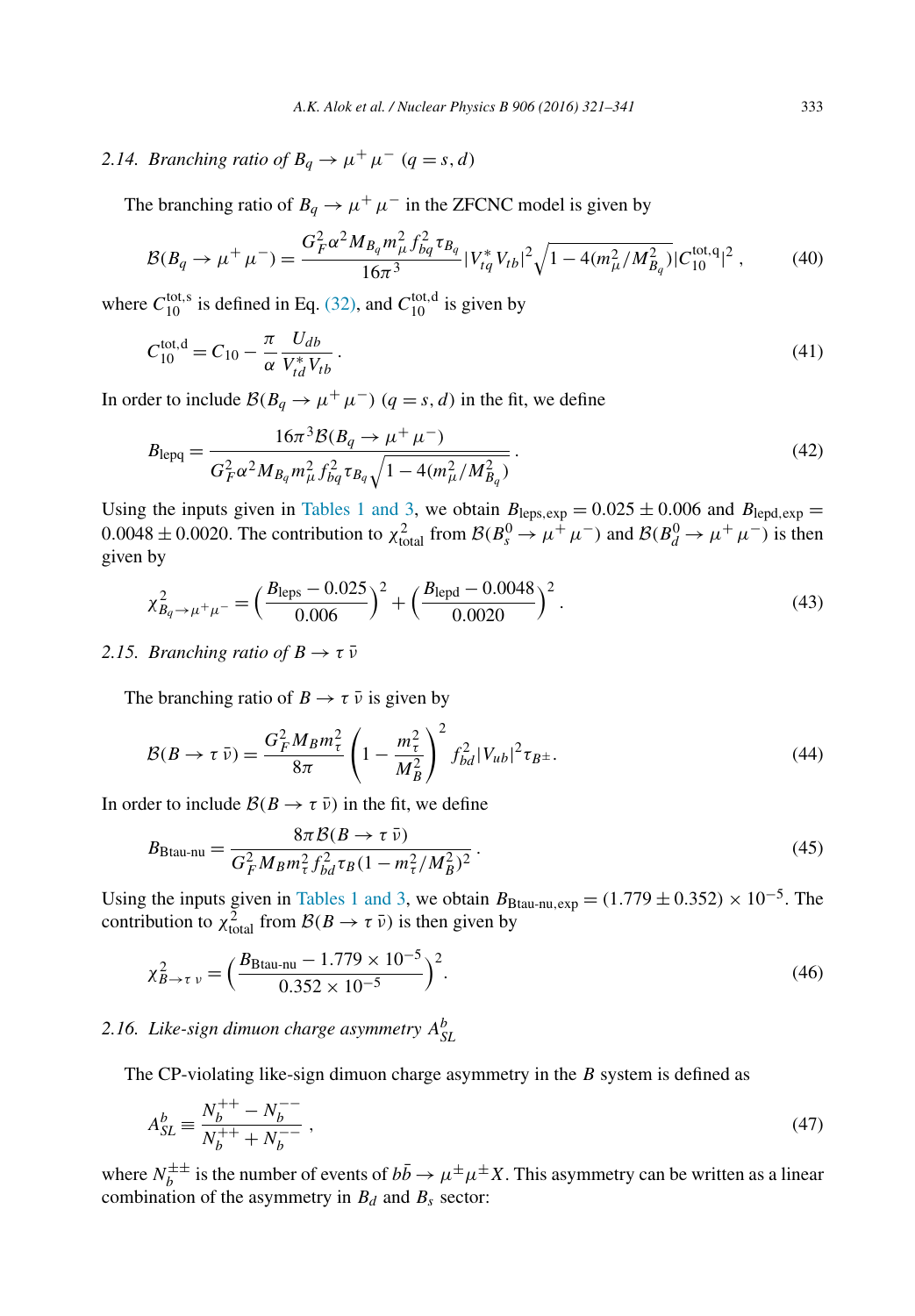$$
A_{SL}^b = c_{SL}^d A_{SL}^d + c_{SL}^s A_{SL}^s \,,\tag{48}
$$

where  $A_{SL}^q = \text{Im}\left(\Gamma_{12}^{(q)}/M_{12}^{(q)}\right)$   $(q = s, d)$ , with  $c_{SL}^d = 0.594 \pm 0.022$  and  $c_{SL}^s = 0.406 \pm 0.022$ 0.022.  $A_{sl}^{b}$  has been measured by the DØ Collaboration. The measured value is (−4.96  $\pm$ 1.53 ± 0.72) × 10<sup>-3</sup> [29] which deviates by 2.7σ from the SM prediction of  $A_{SL}^b$  which is  $(-2.44 \pm 0.42) \times 10^{-4}$ .

The theoretical expression for  $A_{SL}^q$  is given in Ref. [71]. The contribution to  $\chi^2$  from  $A_{SL}^b$  is given by

$$
\chi^2_{A_{SL}^b} = \left(\frac{A_{SL}^b - (-4.96 \times 10^{-3})}{1.69 \times 10^{-3}}\right)^2 + \chi^2_c,\tag{49}
$$

where

$$
\chi_c^2 = \left(\frac{c_{SL}^d - 0.594}{0.022}\right)^2 + \left(\frac{c_{SL}^s - 0.406}{0.022}\right)^2 + \left(\frac{a - 10.5}{1.8}\right)^2 + \left(\frac{b - 0.2}{0.1}\right)^2 + \left(\frac{c - (-53.3)}{12}\right)^2.
$$
\n(50)

The term  $\chi_c^2$  is added to include errors in  $c_{SL}^d$  and  $c_{SL}^s$  as well as in quantities a, b and c which appear in the theoretical expressions for  $A_{SL}^{q}$  [71].

#### *2.17. The oblique parameters* S*,* U *and* T

The contribution to  $\chi^2$  from oblique parameters is given by

$$
\chi_{\text{Oblique}}^2 = \left(\frac{S - 0.05}{0.10}\right)^2 + \left(\frac{U - (-0.03)}{0.10}\right)^2 + \left(\frac{T - 0.01}{0.12}\right)^2. \tag{51}
$$

The theoretical expressions for  $S$ ,  $U$  and  $T$  given in Ref. [72].

### *2.18.* D*–*D¯ *mixing*

The fit is expected to have very weak dependence on  $b'$  mass as the theoretical expressions for all the observables discussed in the above subsections, except the oblique parameters, are independent of the mass of  $b'$  quark. In order to include the dependence of  $b'$  mass in the fit, one should include constraints from  $D-\overline{D}$  mixing [73], despite the fact the we do not have a reliable estimate of the SM contribution to  $D-\overline{D}$  mixing [74–83]. The new physics contribution to  $M_{12}^D$ in ZFCNC model, which is due to box diagram involving heavy  $b'$ , can be reliably estimated [84,73].

In order to include constraints from  $D-\overline{D}$  mixing, we follow [38] and use a model independent bound on the new physics mixing amplitude,  $M_{12}^{D,NP}$ , obtained in [85]. The contribution to  $\chi^2$ from  $D-\overline{D}$  mixing is given by

$$
\chi_D^2 = \left(\frac{D_{\text{mix}} - 2.68 \times 10^{-6}}{3.35 \times 10^{-6}}\right)^2,\tag{52}
$$

where

$$
D_{\text{mix}} = \frac{12\pi^2 |M_{12}^{D, NP}|}{G_F^2 f_D^2 \hat{B_D} M_D M_W^2} = (2.76 \pm 3.43) \times 10^{-6}.
$$
\n
$$
(53)
$$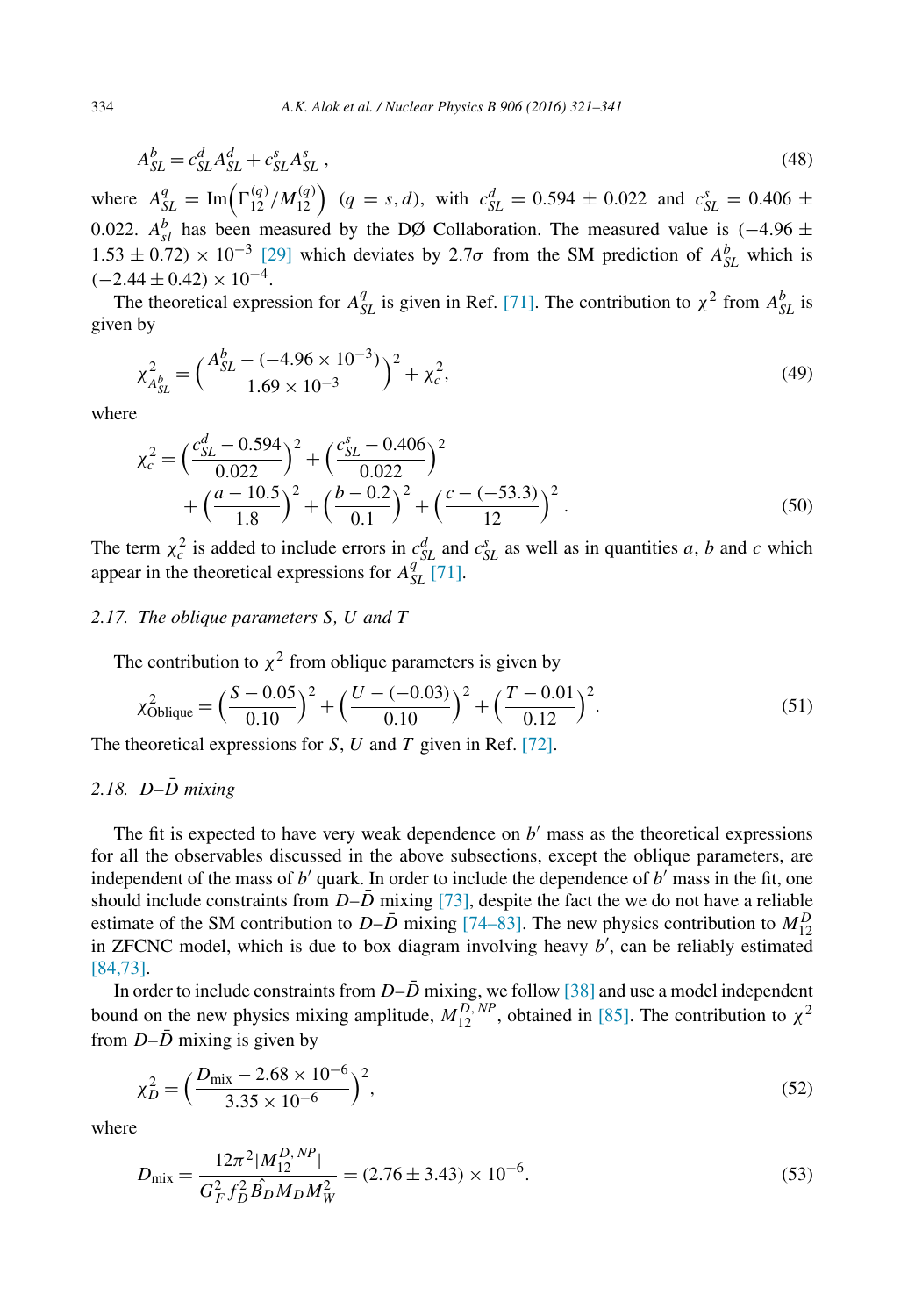| Parameter       | SM.                 | $m_{h'} = 800 \text{ GeV}$ | $m_{h'} = 1200 \text{ GeV}$ |
|-----------------|---------------------|----------------------------|-----------------------------|
| $\theta_{12}$   | $0.2273 \pm 0.0007$ | $0.2271 \pm 0.0008$        | $0.2270 \pm 0.0008$         |
| $\theta_{13}$   | $0.0035 \pm 0.0001$ | $0.0038 \pm 0.0001$        | $0.0038 \pm 0.0001$         |
| $\theta_{23}$   | $0.0397 \pm 0.0007$ | $0.0391 \pm 0.0007$        | $0.0391 \pm 0.0007$         |
| $\delta_{13}$   | $1.10 \pm 0.10$     | $1.04 \pm 0.08$            | $1.04 \pm 0.08$             |
| $\theta_{14}$   |                     | $0.0151 \pm 0.0154$        | $0.0147 \pm 0.0149$         |
| $\theta_{24}$   |                     | $0.0031 \pm 0.0039$        | $0.0029 \pm 0.0036$         |
| $\theta_{34}$   |                     | $0.0133 \pm 0.0130$        | $0.0123 \pm 0.0122$         |
| $\delta_{14}$   |                     | $0.11 \pm 0.22$            | $0.11 \pm 0.23$             |
| $\delta_{24}$   |                     | $3.23 \pm 0.24$            | $3.23 \pm 0.27$             |
| $\chi^2/d.o.f.$ | 82.42/60            | 70.99/63                   | 70.96/63                    |

Table 4 The results of the fit to the parameters of CKM and ZFCNC.

Table 5 Magnitudes of the  $3 \times 4$  CKM elements obtained from the fit.

| Quantity    | SM                               | $m_{h'} = 800 \text{ GeV}$       | $m_{h'} = 1200 \text{ GeV}$      |
|-------------|----------------------------------|----------------------------------|----------------------------------|
| $ V_{ud} $  | $0.9743 \pm 0.0002$              | $0.9742 \pm 0.0003$              | $0.9742 \pm 0.0003$              |
| $ V_{us} $  | $0.225 \pm 0.001$                | $0.225 \pm 0.001$                | $0.225 \pm 0.001$                |
| $ V_{ub} $  | $(3.50 \pm 0.10) \times 10^{-3}$ | $(3.80 \pm 0.10) \times 10^{-3}$ | $(3.80 \pm 0.10) \times 10^{-3}$ |
| $ V_{ub'} $ |                                  | $0.0151 \pm 0.0154$              | $0.0147 \pm 0.0149$              |
| $ V_{cd} $  | $0.225 \pm 0.001$                | $0.225 \pm 0.001$                | $0.2249 \pm 0.0008$              |
| $ V_{cs} $  | $0.9735 \pm 0.0002$              | $0.9736 \pm 0.0002$              | $0.9736 \pm 0.0002$              |
| $ V_{cb} $  | $0.040 \pm 0.001$                | $0.0391 \pm 0.0007$              | $0.0391 \pm 0.0007$              |
| $ V_{cb'} $ |                                  | $0.0031 \pm 0.0039$              | $0.0029 \pm 0.0036$              |
| $ V_{td} $  | $0.0080 \pm 0.0004$              | $0.0074 \pm 0.0004$              | $0.0075 \pm 0.0004$              |
| $ V_{ts} $  | $0.039 \pm 0.001$                | $0.0385 \pm 0.0007$              | $0.0385 \pm 0.0007$              |
| $ V_{tb} $  |                                  | $0.9991 \pm 0.0002$              | $0.9991 + 0.0002$                |
| $ V_{tb'} $ |                                  | $0.0133 \pm 0.0130$              | $0.0123 \pm 0.0122$              |

### **3. Results of the fit**

The results of these fits are presented in Table 4. The results of the fit for the SM are consistent with those obtained in Ref.  $[30]$ . The results for ZFCNC model correspond to a b' mass of 800 GeV and 1200 GeV. The best fit values of the parameters of the upper  $3 \times 3$  sub-block of CKM4 matrix are not affected much by the addition of a vector-like isosinglet down-type quark  $b'$  and are essentially the same as the SM CKM fit parameters. On the other hand, the new real parameters  $\theta_{14}$ ,  $\theta_{24}$ ,  $\theta_{34}$  are consistent with zero. This also is consistent with the observation that no meaningful constraints are obtained on the new phases  $\delta_{14}$  and  $\delta_{24}$ : since vanishing  $\theta_{14}$ ,  $\theta_{24}$ imply vanishing  $V_{\mu\nu}$ ,  $V_{\mu\nu}$ , respectively, the phases of these two elements have no significance. Therefore we see that even if we invoke violation of unitarity by adding a vector isosinglet down-type quark b' to the SM particle spectrum, the constraints coming from the flavor physics sector does not allow any sizable deviations from the unitarity of  $3 \times 3$  CKM matrix.

The magnitude of elements of the  $3 \times 4$  quark mixing matrix, obtained by using the fit values presented in Table 4, are given in Table 5. Clearly all new elements of the quark mixing matrix are consistent with zero. Furthermore, the  $3\sigma$  upper bound on the new CKM elements  $V_{\mu\nu}$ ,  $V_{\alpha\nu'}$ and  $V_{tb'}$  are 0.07, 0.02 and 0.06, respectively indicating that the mixing of the  $b'$  quark to the other three is very small.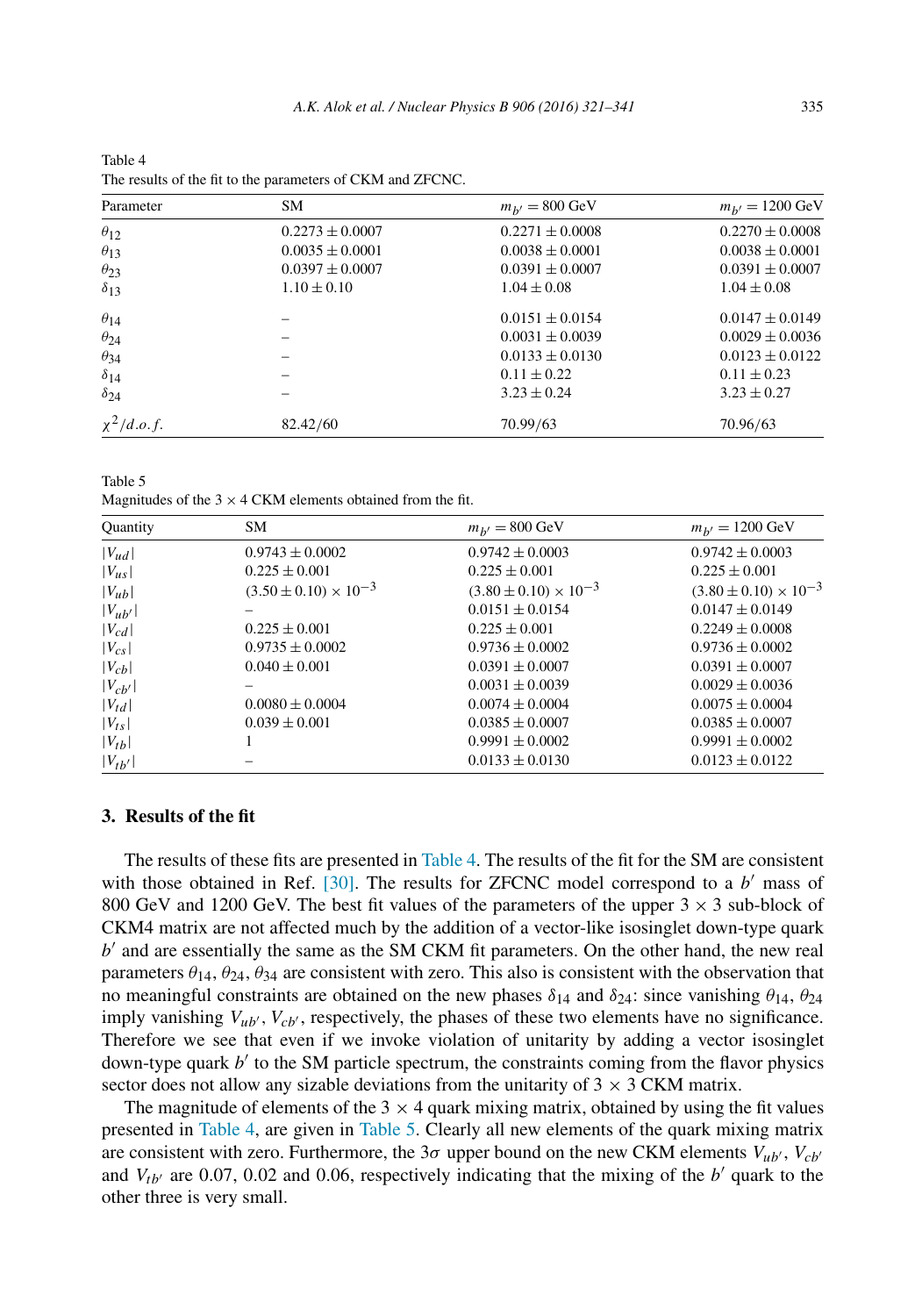| Quantity   | $m_{h'} = 800 \text{ GeV}$       | $m_{b'} = 1200 \text{ GeV}$      |
|------------|----------------------------------|----------------------------------|
| $ U_{ds} $ | $(0.27 \pm 5.89) \times 10^{-5}$ | $(0.15 \pm 1.91) \times 10^{-5}$ |
| $ U_{db} $ | $(2.05 \pm 2.84) \times 10^{-4}$ | $(1.84 \pm 2.56) \times 10^{-4}$ |
| $ U_{sb} $ | $(0.23 \pm 5.17) \times 10^{-5}$ | $(0.12 \pm 1.51) \times 10^{-5}$ |

Table 6 Magnitude of ZFCNC couplings.

It is obvious from Table 5 that the values of CKM elements  $V_{td}$  and  $V_{ts}$  in ZFCNC model remains almost the same as compared to their SM predictions. However, the allowed range of  $V_{ub}$  gets slightly inflated. Because of this, the measured and predicted values of branching ratio of  $B \to \tau \bar{\nu}$  are in better agreement with each other in ZFCNC model in comparison to SM. This can be seen by comparing the  $\chi^2_{B \to \tau \nu}$  contribution to the total  $\chi^2_{min}$  in ZFCNC model with that of SM. In SM,  $\chi^2_{B\to\tau\nu} = 2.47$  which reduces to 0.91 in the ZFCNC model indicating an improvement over the SM value.

The  $s \to d$ ,  $b \to d$ , and  $b \to s$  transitions, which are the relevant ones for K and B decays, get contributions from terms involving the SM bilinears  $\lambda_{jk}^i \equiv V_{ij}^* V_{ik}$  ( $i \in \{u, c, t\}$ ) and  $j, k \in \{d, s, b\}$  and the new physics couplings  $U_{jk}$  which are expressed in terms of  $\lambda_{jk}^4$  $(U_{jk} = -V_{4j}^* V_{4k} = -\lambda_{jk}^4$ ). The values of the SM bilinears do not get much affected by the addition of the  $b'$  quark. This is due to the fact that the SM CKM parameters remains almost unaffected. The allowed values of ZFCNC couplings  $U_{sd}$ ,  $U_{db}$  and  $U_{sb}$  are given in Table 6. It can be seen that there are large errors on them. For example, the new physics coupling relevant for rare K decays,  $U_{ds}$ , is obtained to be  $(0.27 \pm 5.89) \times 10^{-5}$ . Although the best fit value is  $2.7 \times 10^{-6}$  indicating tight constraint, due to large errors the 1 $\sigma$  upper limit gets inflated upto  $6.16 \times 10^{-5}$ . This is because these couplings are determined using the complicated functions of the nine CKM4 parameters with highly-correlated errors (by adding all errors in quadrature).

The fit indicates that  $|U_{sb}| \ll |V_{ts}^* V_{tb}|$ . Therefore new physics contribution in  $b \rightarrow s$  sector is expected to be small in ZFCNC model. This can be seen, for example, from the study of observable  $P'_5$  in bin [4.3–8.68] GeV<sup>2</sup>. The discrepancy between the experimental measurement and the SM prediction of  $P'_5$  in this bin is around the 4 $\sigma$  level. In the SM fit,  $\chi^2_{P'_5}$  contribution to the total  $\chi^2_{\text{min}}$  is 16.94 indicating the disagreement between the experimental measurement and SM prediction. In ZFCNC fit, we find  $\chi^2_{P_5'} = 17.00$ , which is almost the same as in the SM.

The like-sign dimuon charge asymmetry in the B system,  $A_{SL}^b$ , receives contribution from both  $b \to s$  and  $b \to d$  sector. The experimental measurement of  $A_{SL}^b$  is  $3\sigma$  away from the SM prediction. In the SM fit,  $\chi^2$  $\frac{2}{A_{SL}^b}$  contribution to the total  $\chi^2_{min}$  is 7.73 indicating this discrepancy. In ZFCNC fit, we find  $\chi^2$  $\frac{2}{A_{SL}^{b}}$  = 6.68, indicating only a slight improvement over the SM value.

#### **4. Predictions for other observables**

We now turn on to predict some of the observables which are expected to deviate from their SM predictions due to addition of a  $b'$  quark. In ZFCNC model, the flavor changing neutral current transitions occur at tree level in the down sector whereas in the up sector, they occur at loop level. Hence the flavor signatures of ZFCNC model are expected to be coming from observables in the  $K$  and  $B$  sector. Given the tight constraints on new physics couplings obtained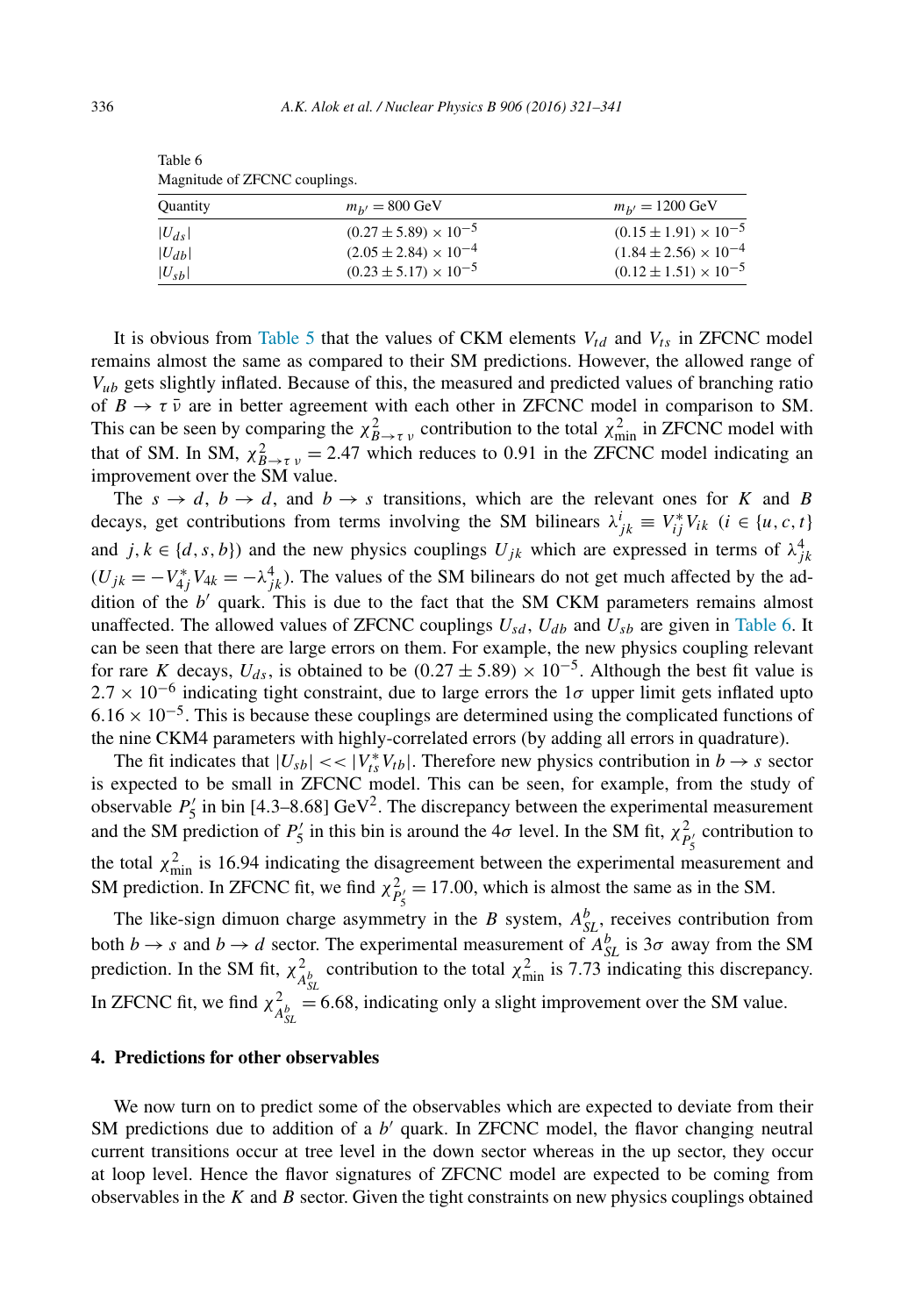here, it will be interesting to see whether large deviations from SM is still allowed for some of the observables.

# 4.1. *Branching fraction of*  $K_L \rightarrow \pi^0 \nu \bar{\nu}$

The branching fraction of  $K_L \to \pi^0 \nu \bar{\nu}$ , which is governed by CP violation, in ZFCNC model is [6]

$$
\mathcal{B}(K_L \to \pi^0 \nu \bar{\nu}) = r_{K_L} \frac{\tau_{K_L}}{\tau_{K^+}} \frac{\alpha^2 \mathcal{B}(K^+ \to \pi^0 e^+ \bar{\nu})}{2\pi^2 \sin^4 \theta_W |V_{us}|^2} \times \sum_{l=e,\mu,\tau} \left[ X_{NL}^l \operatorname{Im}(\lambda_{ds}^c) + \eta_t^X X_0(x_t) \operatorname{Im}(\lambda_{ds}^t) - \frac{\pi^2 \operatorname{Im}(U_{ds})}{\sqrt{2} G_F M_W^2} \right]^2, \tag{54}
$$

where  $r_{K_L}$  is the isospin breaking correction in relating  $K_L \to \pi^0 \nu \bar{\nu}$  to  $K^+ \to \pi^0 e^+ \bar{\nu}$ .  $\eta_X$  is the NLO QCD correction, its value is estimated to be 0.994 [86]. The function  $X_0(x_t)$  ( $x_t =$  $m_t^2/M_W^2$ ) is given by

$$
X_0(x_t) = \frac{x_t}{8} \left[ -\frac{2+x_t}{1-x_t} + \frac{3x_t - 6}{(1-x_t)^2} \ln x_t \right].
$$

The SM prediction for the branching ratio of  $K_L \rightarrow \pi^0 \nu \bar{\nu}$  is given by [87,88]

$$
\mathcal{B}(K_L \to \pi^0 \nu \bar{\nu}) = (2.27 \pm 0.28) \times 10^{-11}.
$$
\n(55)

The present experimental upper bound on its branching ratio is  $2.6 \times 10^{-8}$  at 90% C.L. [89], which is about three orders of magnitude above its SM prediction.

Using Table 4, we get Im( $U_{ds}$ ) = (1.83 ± 16.40) × 10<sup>-6</sup>, for  $m_{b'} = 800$  GeV, which gives  $\mathcal{B}(K_L \to \pi^0 \nu \bar{\nu}) = (0.03 \pm 4.29) \times 10^{-11}$ . At  $2\sigma$ ,  $\mathcal{B}(K_L \to \pi^0 \nu \bar{\nu}) \leq 8.61 \times 10^{-11}$ , indicating that large enhancement in  $\mathcal{B}(K_L \to \pi^0 \nu \bar{\nu})$  above its SM value is not possible in the ZFCNC model.

### *4.2. Branching fraction of*  $B \to X_s v\bar{v}$

In the SM, the decay  $B \to X_s v \bar{v}$  is dominated by the  $Z^0$  penguin and box diagrams involving top-quark exchange, and is theoretically clean. The branching fraction for  $B \to X_s v \bar{v}$  in ZFCNC model is given by

$$
\mathcal{B}(B \to X_s \nu \bar{\nu}) = \frac{\alpha^2}{2\pi^4 \sin^4 \theta_W} \mathcal{B}(B \to X_c e \bar{\nu}) \frac{\bar{\eta} |V_{ts}^* V_{tb} X_0'(x_t)|^2}{|V_{cb}|^2 f(\hat{m}_c) \kappa(\hat{m}_c)} \tag{56}
$$

where  $X'_0(x_t)$  is the structure function in ZFCNC model given by [11]

$$
X'_0(x_t) = X_0(x_t) + \left(\frac{\pi \sin^2 \theta_W}{\alpha V_{ts}^* V_{tb}} U_{sb}\right).
$$

The factor  $\bar{\eta} \approx 0.83$  represents the OCD correction to the matrix element of the  $b \to s \nu \bar{\nu}$ transition due to virtual and bremsstrahlung contributions,  $f(\hat{m}_c)$  is the phase-space factor in  $\mathcal{B}(B \to X_c e \bar{\nu})$ , and  $\kappa(\hat{m}_c)$  is the 1-loop QCD correction factor. The SM prediction for  $\mathcal{B}(B \to X_s \nu \bar{\nu})$  is  $(2.28 \pm 0.19) \times 10^{-5}$ , while in the ZFCNC model, this branching ratio is predicted to be  $(2.27 \pm 0.55) \times 10^{-5}$  for  $m_{b'} = 800$  GeV. Therefore a large enhancement in the branching fraction of  $B \to X_s v\bar{v}$  is not allowed.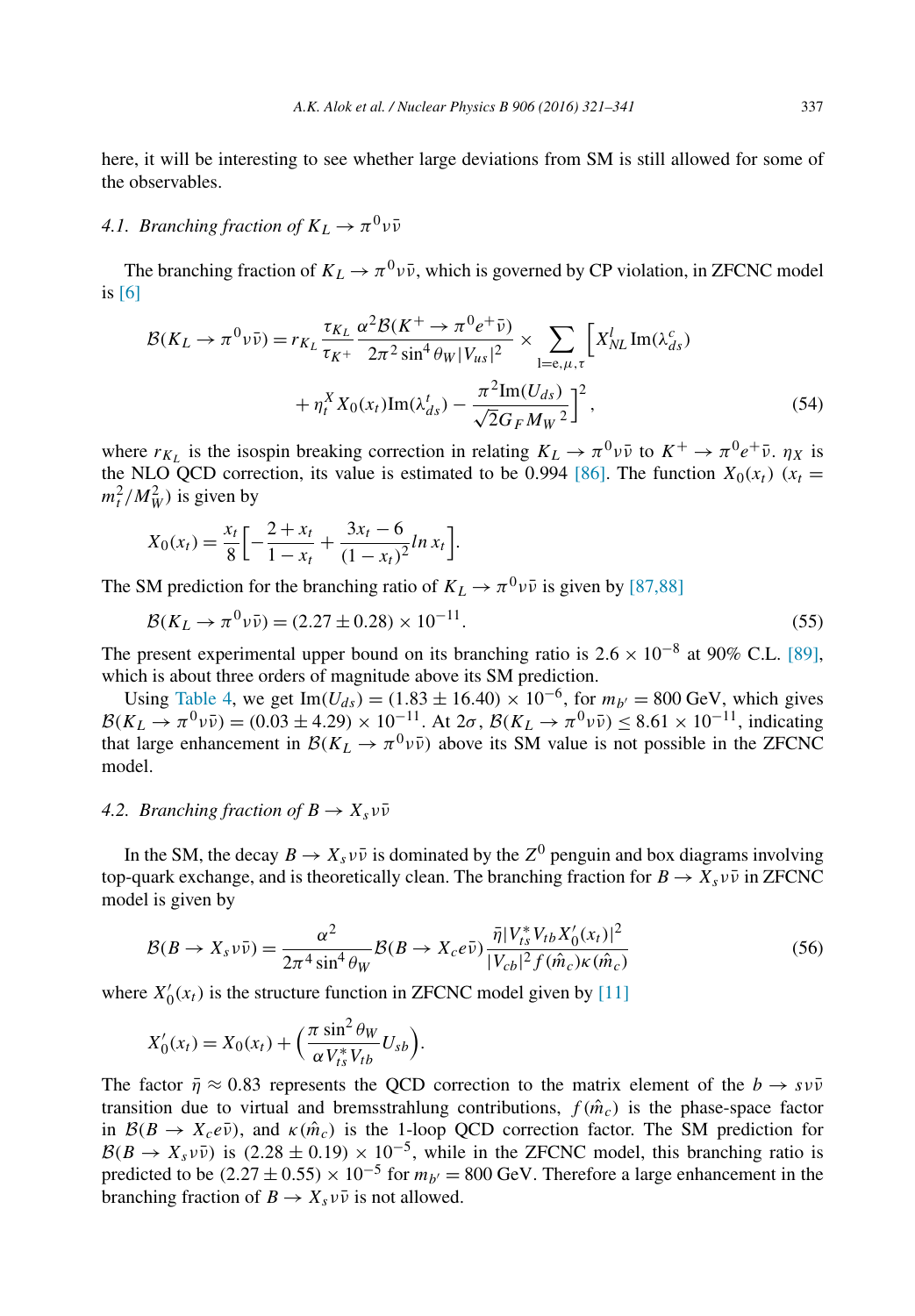# 4.3. *Direct CP asymmetry in*  $B \to (K, K^*) \mu^+ \mu^-$

In the SM, the direct *CP* asymmetry in the  $b \to s \mu^+ \mu^-$  modes is expected to be very small. Indeed, in SM the Wilson coefficients  $C_7$  and  $C_{10}$  are real, while the Wilson coefficient  $C_9^{\text{eff}}$ becomes only slightly complex due to the on-shell parts of the  $u\bar{u}$  and  $c\bar{c}$  loops, which are proportional to  $V_{ub}^* V_{us}$  and  $V_{cb}^* V_{cs}$ , respectively. This complex nature of  $C_9^{\text{eff}}$  is the only source of *CP* asymmetry in the SM.

Here we consider direct *CP* asymmetry in the branching ratio of  $B \to (K, K^*) \mu^+ \mu^-$  which is defined as

$$
A_{\rm CP} = \frac{B(\bar{B} \to (\bar{K}, \bar{K^*})\mu^+\mu^-) - B(B \to (K, K^*)\mu^+\mu^-)}{B(\bar{B} \to (\bar{K}, \bar{K^*})\mu^+\mu^-) + B(B \to (K, K^*)\mu^+\mu^-)},
$$
\n(57)

where B represents the branching ratios of the given mode. Within the SM  $A_{\rm CP} \sim \mathcal{O}(10^{-3})$  [90]. The interference between the  $C_9^{\text{eff}}$  term and the new physics coupling terms can enhance  $A_{\text{CP}}$  up to  $\pm 0.15$  [91]. Due to large errors, the present measurements for these modes are consistent with the SM prediction of small *CP* asymmetry [92].

Due to the extended quark mixing matrix, there are additional *CP* violating phases in the ZFCNC model. Therefore one expects to have large enhancement in the *CP* asymmetry. However due to tight constraints on the new physics couplings, the enhancement can only be up to 3–4 times that of the SM which could be too small to be observed at the LHC with current precision.

#### *4.4. Deviations in* Wtb *coupling*

Due to the non-unitarity of the quark mixing matrix, one can expect deviation of  $|V_{tb}|$  from unity in this model. In the SM,  $|V_{tb}|$  is determined using the unitarity condition. The direct determination of  $|V_{tb}|$  without assuming unitarity is possible from the single top-quark-production cross section. The CDF and D0 measurement gives  $|V_{tb}| = 1.03 \pm 0.06$  [93] whereas the LHC measurements gives  $|V_{tb}| = 1.03 \pm 0.05$  [94]. Although the present measurements have large errors, they do not rule out large deviations of  $|V_{tb}|$  from unity. We find  $|V_{tb}| = 0.9991 \pm 0.0002$ . Thus, at  $3\sigma$ , we have  $|V_{tb}| \ge 0.99$ . Therefore this model cannot account for any large deviation of  $|V_{tb}|$  from unity. The possible deviation in the Wtb coupling, i.e.,  $|V_{tb}|-1$  is 0.0009 ±0.0002. Thus at  $3\sigma$ , deviations in bottom coupling to W can be only be up to 0.2% which is too small to be observed in the single top production at the LHC [94].

#### *4.5. Deviations of the bottom couplings to Higgs boson*

The Lagrangian of the SM bottom quark modified by the mixing with vector-singlet  $b'$  quark is given by [12]

$$
\mathcal{L}_H = -\frac{g m_b}{2M_W} X_{bb} \bar{t} t H,\tag{58}
$$

where  $X_{bb} = 1 - |V_{4b}|^2$ . Hence within the SM,  $X_{bb} = 1$ . Therefore, possible deviations of the bottom quark couplings to the Higgs boson is given by

$$
\Delta X_{bb} = X_{bb} - (X_{bb})^{SM} = X_{bb} - 1 = -|V_{4b}|^2.
$$
\n(59)

Using our fit results, we get

$$
\Delta X_{bb} = -(0.17 \pm 0.34) \times 10^{-3}.
$$
\n(60)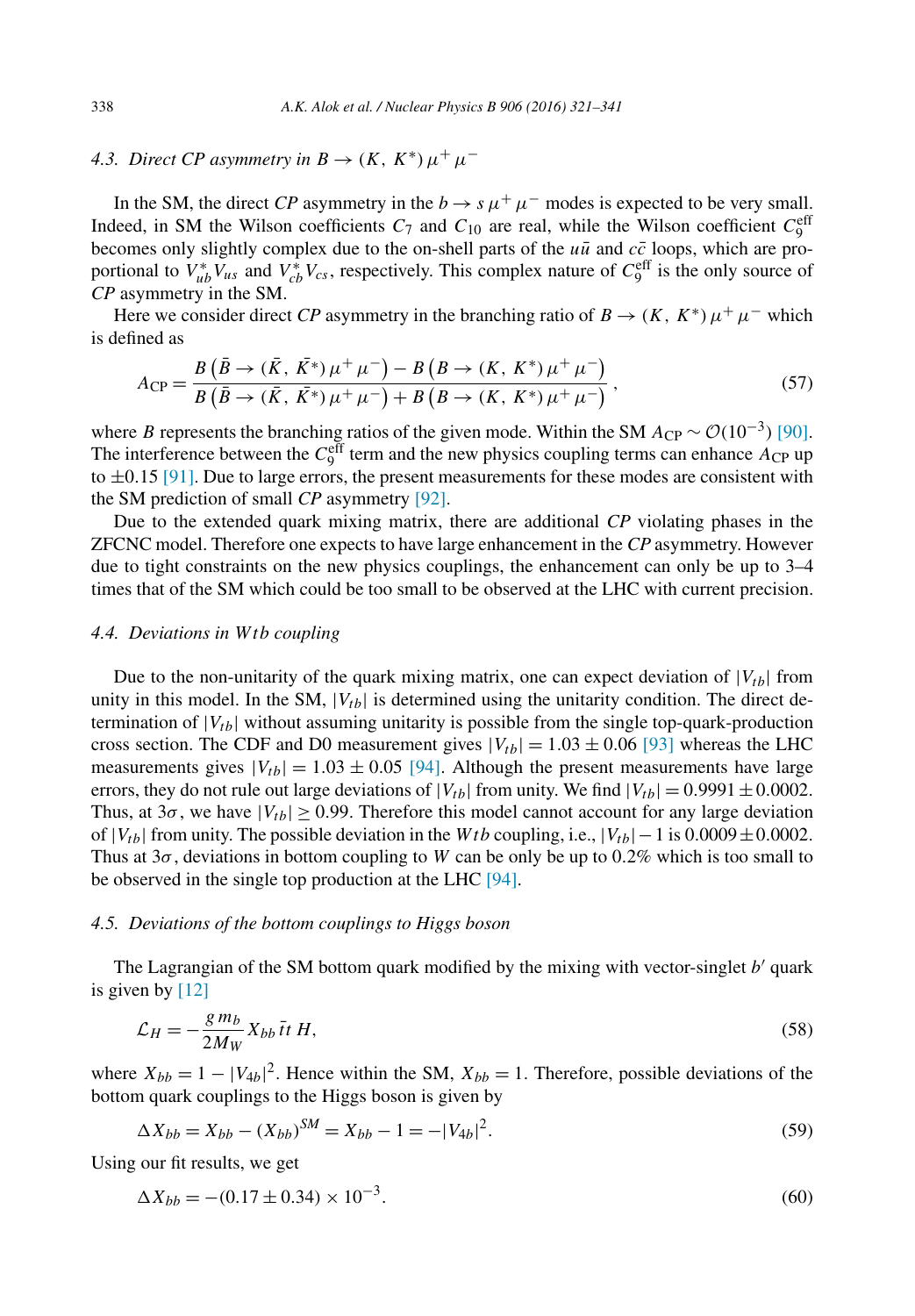Thus at  $3\sigma$ , the possible deviation in the Higgs Yukawa coupling is  $\langle 0.2\%$  which is again too small to be observed at LHC with the current precision.

### **5. Conclusions**

In this paper we consider the minimal extension of SM by addition of an isosinglet, vector like down-type quark b'. Using input from many flavor-physics processes, we perform a  $\chi^2$  fit to constrain the elements of the  $3 \times 4$  quark-mixing matrix and the ZFCNC couplings. The fit takes into account both experimental errors and theoretical uncertainties.

We conclude the following:

- The best-fit values of all three new real parameters of the CKM4 matrix are consistent with zero.
- The values of  $V_{ts}$  and  $V_{td}$  in this model are close to their SM predictions.
- The mixing of the b' quark with the other three is constrained to be  $|V_{ub'}| < 0.07, |V_{cb'}| <$ 0.02, and  $|V_{tb'}|$  < 0.06 at 3 $\sigma$ .
- The tree level ZFCNC couplings are constrained to be small. At  $3\sigma$ ,  $U_{ds} \le 1.8 \times 10^{-4}$ ,  $U_{db} \le 1.1 \times 10^{-3}$  and  $U_{sb} \le 1.6 \times 10^{-4}$ .
- Large enhancement in the branching ratio of  $K_L \to \pi^0 \nu \bar{\nu}$  and  $B \to X_s \nu \bar{\nu}$  is not allowed.
- Large enhancement in direct *CP* asymmetry in  $B \to (K, K^*) \mu^+ \mu^-$  is not allowed.
- The deviations in  $Wtb$  coupling as well as SM bottom quark coupling to Higgs is too small to be measured at the LHC with current precision.

Therefore we observe that the current flavor physics data puts tight constraints on ZFCNC model. The possibility of detectable new physics signals in most of the flavor physics observables is ruled out for this model.

#### **Acknowledgements**

The work of AKA and SB is supported by CSIR, Government of India, grant No. 03(1255)/12/ EMR-II.

### **References**

- [1] F. del Aguila, J. Cortes, *Phys. Lett. B* 156 (1985) 243;
	- G.C. Branco, L. Lavoura, Nucl. Phys. B 278 (1986) 738;
	- F. del Aguila, M.K. Chase, J. Cortes, Nucl. Phys. B 271 (1986) 61;
	- Y. Nir, D.J. Silverman, Phys. Rev. D 42 (1990) 1477;
	- G.C. Branco, T. Morozumi, P.A. Parada, M.N. Rebelo, Phys. Rev. D 48 (1993) 1167;
	- V.D. Barger, M.S. Berger, R.J.N. Phillips, Phys. Rev. D 52 (1995) 1663, arXiv:hep-ph/9503204;
	- D. Silverman, Int. J. Mod. Phys. A 11 (1996) 2253, arXiv:hep-ph/9504387;
	- L. Lavoura, J.P. Silva, Phys. Rev. D 47 (1993) 1117;
	- D. Silverman, Phys. Rev. D 45 (1992) 1800.
- [2] G. Barenboim, F.J. Botella, Phys. Lett. B 433 (1998) 385, arXiv:hep-ph/9708209.
- [3] G. Barenboim, F.J. Botella, O. Vives, Phys. Rev. D 64 (2001) 015007, arXiv:hep-ph/0012197.
- [4] G. Barenboim, F.J. Botella, O. Vives, Nucl. Phys. B 613 (2001) 285, arXiv:hep-ph/0105306.
- [5] D. Hawkins, D. Silverman, Phys. Rev. D 66 (2002) 016008, arXiv:hep-ph/0205011.
- [6] J.A. Aguilar-Saavedra, Phys. Rev. D 67 (2003) 035003, arXiv:hep-ph/0210112; J.A. Aguilar-Saavedra, Phys. Rev. D 69 (2004) 099901 (Erratum).
- [7] A.K. Alok, S. Baek, D. London, J. High Energy Phys. 1107 (2011) 111, arXiv:1010.1333 [hep-ph].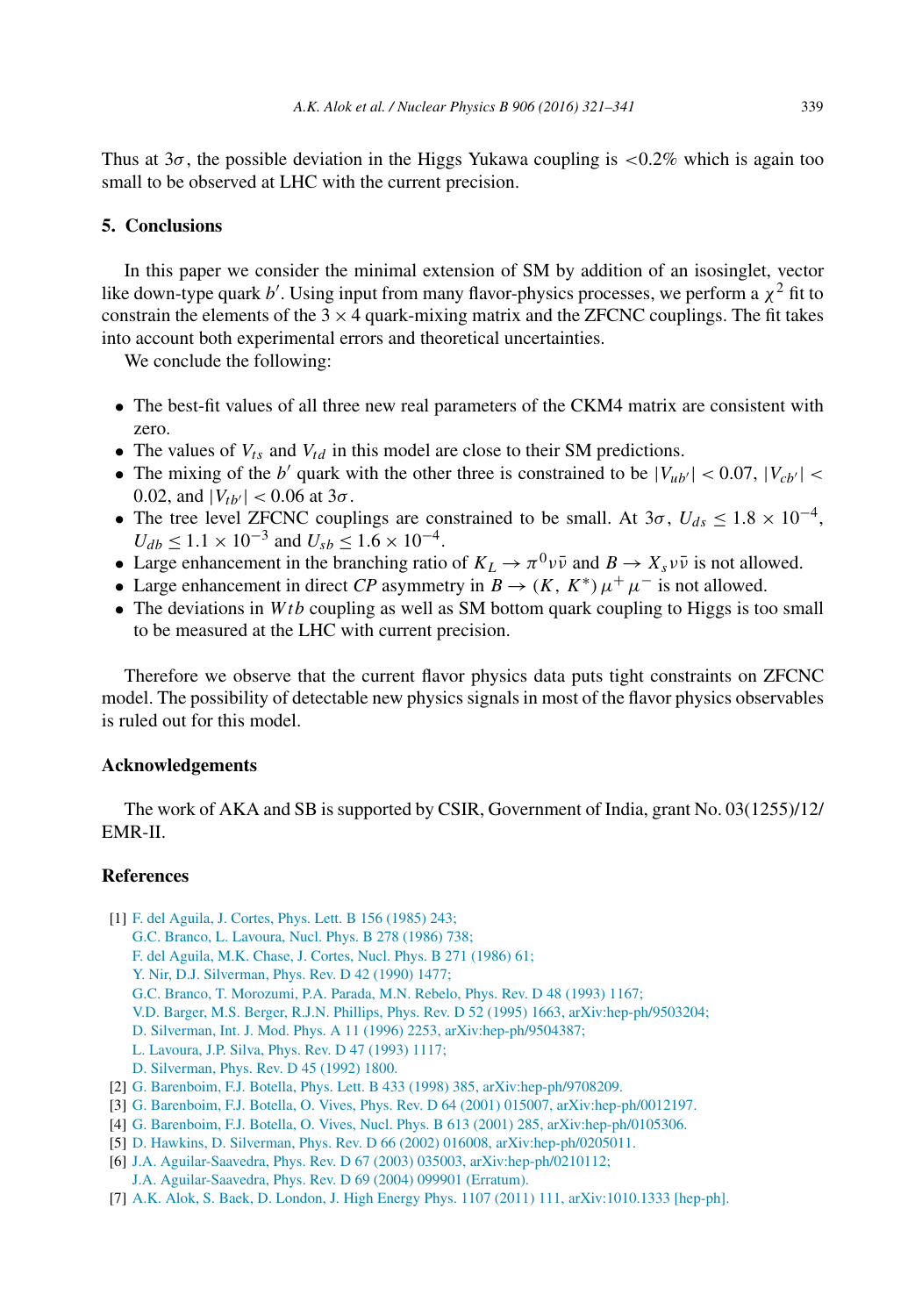- [8] G. Cacciapaglia, A. Deandrea, L. Panizzi, N. Gaur, D. Harada, Y. Okada, J. High Energy Phys. 1203 (2012) 070, arXiv:1108.6329 [hep-ph].
- [9] F.J. Botella, G.C. Branco, M. Nebot, J. High Energy Phys. 1212 (2012) 040, arXiv:1207.4440 [hep-ph].
- [10] Y. Okada, L. Panizzi, arXiv:1207.5607 [hep-ph].
- [11] A.K. Alok, S. Gangal, Phys. Rev. D 86 (2012) 114009, arXiv:1209.1987 [hep-ph].
- [12] J.A. Aguilar-Saavedra, R. Benbrik, S. Heinemeyer, M. Pérez-Victoria, Phys. Rev. D 88 (9) (2013) 094010, arXiv: 1306.0572 [hep-ph].
- [13] S.A.R. Ellis, R.M. Godbole, S. Gopalakrishna, J.D. Wells, J. High Energy Phys. 1409 (2014) 130, arXiv:1404.4398 [hep-ph].
- [14] A.K. Alok, S. Banerjee, D. Kumar, S.U. Sankar, D. London, Phys. Rev. D 92 (2015) 013002, arXiv:1504.00517 [hep-ph].
- [15] K. Ishiwata, Z. Ligeti, M.B. Wise, arXiv:1506.03484 [hep-ph].
- [16] O. Eberhardt, G. Herbert, H. Lacker, A. Lenz, A. Menzel, U. Nierste, M. Wiebusch, Phys. Rev. Lett. 109 (2012) 241802, arXiv:1209.1101 [hep-ph].
- [17] F.J. Botella, L.L. Chau, Phys. Lett. B 168 (1986) 97.
- [18] H. Fritzsch, J. Plankl, Phys. Rev. D 35 (1987) 1732.
- [19] H. Harari, M. Leurer, Phys. Lett. B 181 (1986) 123.
- [20] Y. Amhis, et al., Heavy Flavor Averaging Group (HFAG), arXiv:1412.7515 [hep-ex].
- [21] S. Schael, et al., ALEPH Collaboration, DELPHI Collaboration, L3 Collaboration, OPAL Collaboration, SLD Collaboration, LEP Electroweak Working Group, SLD Electroweak Group, SLD Heavy Flavor Group, Phys. Rep. 427 (2006) 257, arXiv:hep-ex/0509008.
- [22] J.P. Lees, et al., BaBar Collaboration, Phys. Rev. Lett. 112 (2014) 211802, arXiv:1312.5364 [hep-ex].
- [23] R. Aaij, et al., LHCb Collaboration, J. High Energy Phys. 1406 (2014) 133, arXiv:1403.8044 [hep-ex].
- [24] R. Aaij, et al., LHCb Collaboration, J. High Energy Phys. 1212 (2012) 125, arXiv:1210.2645 [hep-ex].
- [25] G. Isidori, R. Unterdorfer, J. High Energy Phys. 0401 (2004) 009, arXiv:hep-ph/0311084.
- [26] R. Aaij, et al., LHCb Collaboration, Phys. Rev. Lett. 111 (2013) 101805, arXiv:1307.5024 [hep-ex].
- [27] S. Chatrchyan, et al., CMS Collaboration, Phys. Rev. Lett. 111 (2013) 101804, arXiv:1307.5025 [hep-ex].
- [28] V. Khachatryan, et al., CMS Collaboration, LHCb Collaboration, arXiv:1411.4413 [hep-ex].
- [29] V.M. Abazov, et al., D0 Collaboration, Phys. Rev. D 89 (1) (2014) 012002, arXiv:1310.0447 [hep-ex].
- [30] K.A. Olive, et al., Particle Data Group, Chin. Phys. C 38 (2014) 090001.
- [31] R. Aaij, et al., LHCb Collaboration, J. High Energy Phys. 1308 (2013) 131, arXiv:1304.6325.
- [32] R. Aaij, et al., LHCb Collaboration, Phys. Rev. Lett. 111 (19) (2013) 191801, arXiv:1308.1707 [hep-ex].
- [33] S. Herrlich, U. Nierste, Nucl. Phys. B 476 (1996) 27, arXiv:hep-ph/9604330.
- [34] J. Brod, M. Gorbahn, Phys. Rev. D 82 (2010) 094026, arXiv:1007.0684 [hep-ph].
- [35] A.J. Buras, M. Jamin, P.H. Weisz, Nucl. Phys. B 347 (1990) 491.
- [36] J. Laiho, E. Lunghi, R.S. Van de Water, Phys. Rev. D 81 (2010) 034503, arXiv:0910.2928 [hep-ph].
- [37] S. Aoki, et al., Eur. Phys. J. C 74 (2014) 2890, arXiv:1310.8555 [hep-lat].
- [38] A.J. Buras, B. Duling, T. Feldmann, T. Heidsieck, C. Promberger, S. Recksiegel, J. High Energy Phys. 1007 (2010) 094, arXiv:1004.4565 [hep-ph].
- [39] A.J. Buras, D. Guadagnoli, Phys. Rev. D 78 (2008) 033005, arXiv:0805.3887 [hep-ph].
- [40] A.J. Buras, D. Guadagnoli, G. Isidori, Phys. Lett. B 688 (2010) 309, arXiv:1002.3612 [hep-ph].
- [41] J.R. Batley, et al., NA48 Collaboration, Phys. Lett. B 544 (2002) 97, arXiv:hep-ex/0208009.
- [42] A. Alavi-Harati, et al., KTeV Collaboration, Phys. Rev. D 67 (2003) 012005, arXiv:hep-ex/0208007;
- A. Alavi-Harati, et al., KTeV Collaboration, Phys. Rev. D 70 (2004) 079904 (Erratum).
- [43] E.T. Worcester, KTeV Collaboration, arXiv:0909.2555 [hep-ex].
- [44] A.J. Buras, L. Silvestrini, Nucl. Phys. B 546 (1999) 299, arXiv:hep-ph/9811471.
- [45] A.J. Buras, D. Buttazzo, R. Knegjens, arXiv:1507.08672 [hep-ph].
- [46] W.A. Bardeen, A.J. Buras, J.M. Gerard, Nucl. Phys. B 293 (1987) 787.
- [47] A.J. Buras, J.M. Gérard, W.A. Bardeen, Eur. Phys. J. C 74 (2014) 2871, arXiv:1401.1385 [hep-ph].
- [48] T. Blum, et al., Phys. Rev. D 91 (7) (2015) 074502, arXiv:1502.00263 [hep-lat].
- [49] Z. Bai, et al., arXiv:1505.07863 [hep-lat].
- [50] A.J. Buras, M. Gorbahn, S. Jäger, M. Jamin, arXiv:1507.06345 [hep-ph].
- [51] D. Rein, L.M. Sehgal, Phys. Rev. D 39 (1989) 3325.
- [52] J.S. Hagelin, L.S. Littenberg, Prog. Part. Nucl. Phys. 23 (1989) 1.
- [53] T. Inami, C.S. Lim, Prog. Theor. Phys. 65 (1981) 297;
	- T. Inami, C.S. Lim, Prog. Theor. Phys. 65 (1981) 1772 (Erratum).